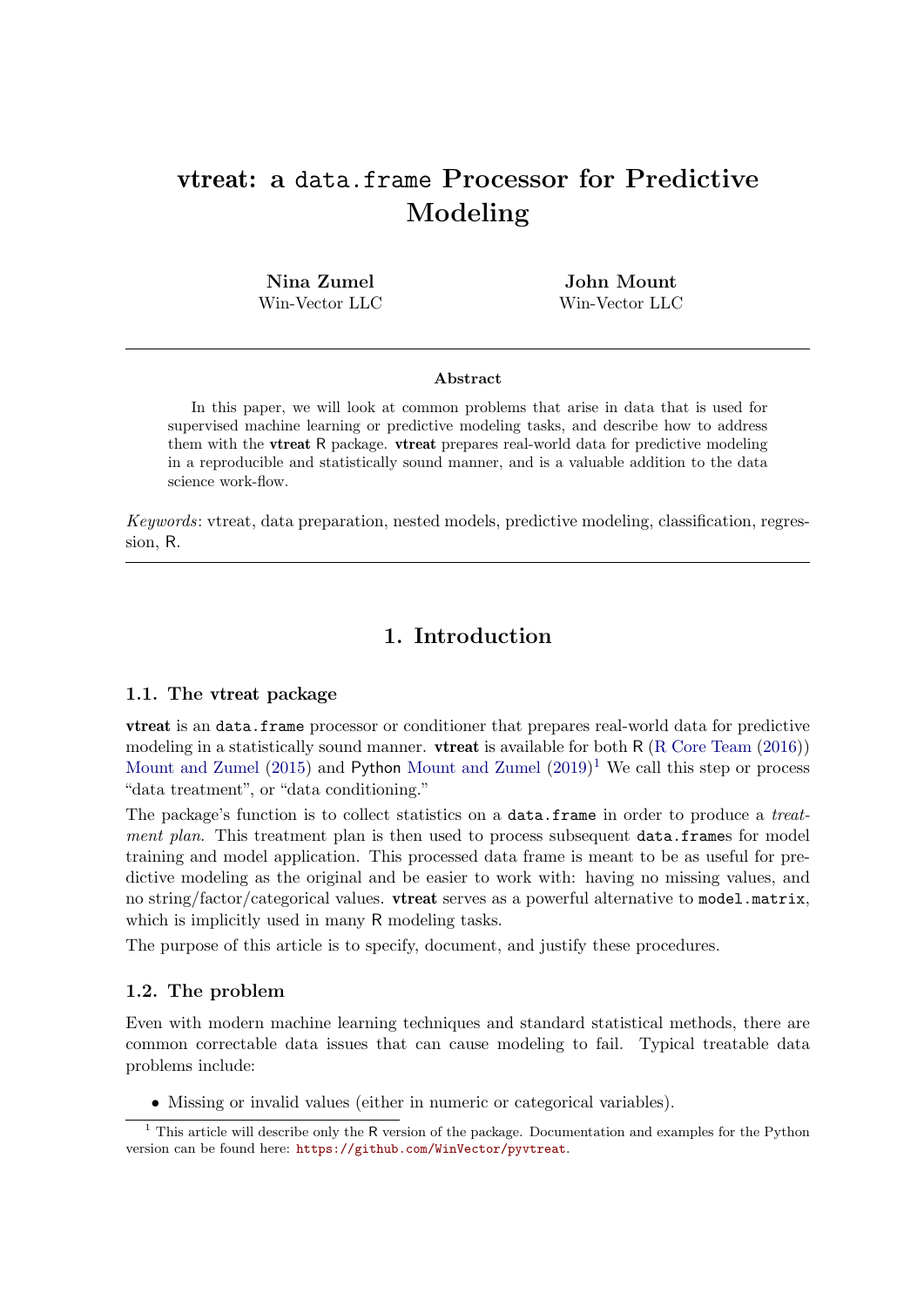- Novel levels discovered in categorical variables during model application.
- High cardinality categorical variables, which can have both statistical issues, and oper-ational issues<sup>[2](#page-1-0)</sup>.
- Wide data: having too many candidate variables (often a symptom of under-curated data sets).

vtreat automates the mitigation of these issues, which we call data treatment. The goal of vtreat is to reliably generate an R data.frame that is safe to work with, as:

- Missing or invalid values are replaced with safe valid values, and further indicated by additional dummy variables.
- Categorical variables are represented in a manner that is robust to the appearance of novel levels during model application.
- High cardinality categorical values are safely converted to numerical *impact codes*<sup>[3](#page-1-1)</sup> while avoiding introducing nested model bias (defined in Section [2.5\)](#page-12-0).
- Non-rare levels of all categorical variables are also retained as explicit indicator variables (an advantage for many modeling techniques, such as trees and other recursive partitioning methods).
- Estimated variable significances are supplied for user-controlled variable pruning.

vtreat is designed to prepare data for predictive modeling (the use of sets of variables to estimate an outcome). This application choice allows the primary data treatment strategy to transform the original variables into multiple derived columns.<sup>[4](#page-1-2)</sup> The use of **vtreat** lowers the required amount of ad-hoc per-project data cleaning effort and procedure documentation by supplying a specific, *citable* treatment implementation.

# 1.3. vtreat Design Principles

The set of transformations we are documenting are those we have found useful in what we call a predictive modeling context. This the assumption that the data is being prepared for a "black box" predictive modeling task (such as regression or classification) in the machine learning sense. We are not claiming these are the appropriate transformations for visualization, reporting, causal inference, or coefficient inference tasks. Limitations of our approach are noted throughout this article, and summarized in Section [4.](#page-32-0)

We outline some of our design principles below.

# "Not a domain expert" assumption

vtreat avoids any transformation that cannot be reliably performed without domain expertise.

<span id="page-1-0"></span><sup>&</sup>lt;sup>2</sup>Such as the **randomForest** package's limit of 63 levels for categorical variables

<span id="page-1-2"></span><span id="page-1-1"></span><sup>&</sup>lt;sup>3</sup>Also called *effect codes*, and more recently *target coding*.

<sup>&</sup>lt;sup>4</sup>A strategy that may be less appropriate for statistical inference problems which seek to relate effects to original variables or columns.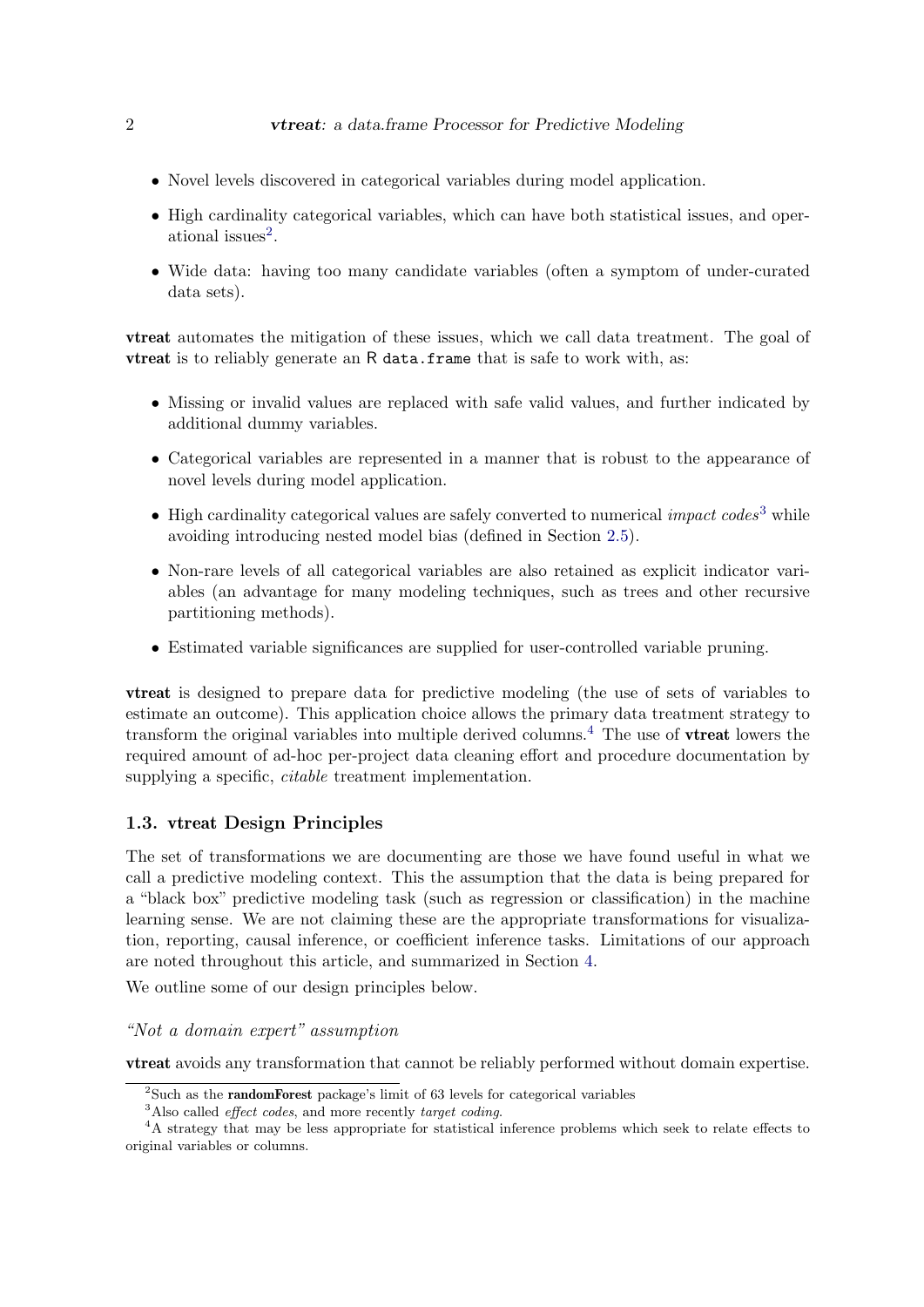For example **vtreat** does not perform outlier detection or density estimation to attempt to discover sentinel values hidden in numeric data. We consider reliably detecting such values (which can in fact ruin an analysis when not detected) a domain specific question. To get special treatment of such values the analyst needs to first convert them to separate indicators and/or a special value such as NA.

This is also why vtreat does not default to collaring or Winsorizing numeric values (restricting numeric values to ranges observed during treatment design). For some variables Winsorizing seems harmless, for others (such as time) it is a catastrophe. This determination can be subjective, which is why we include the feature as a user control.

# "Not the last step" assumption

One of the design principles of **vireat** is the assumption that any use of **vireat** is followed by a sophisticated modeling technique. That is: a later technique that can reason about groups of variables. So vtreat defers reasoning about groups of variables and other post-processing to this technique.

This is one reason vtreat allows both level indicators and complex derived variables (such as effects or impact coded variables) to be taken from the same original categorical variable, even though this can introduce linear dependency among derived variables. vtreat does prohibit constant or non-varying derived variables as those are traditionally considered anathema in modeling.

R's base lm and glm(family=binomial) methods are sophisticated in that they do work properly in the presence of co-linear independent variables, as both methods automatically remove a set of redundant variables during analysis. However, in general we would recommend regularized techniques as found in **glmnet** as a defense against near-dependency among variables.

vtreat variables are intended to be used with regularized statistical methods, which is one reason that for categorical variables no value is picked as a reference level to build contrasts. For L2 or Tikhonov regularization it can be more appropriate to regularize indicator-driven effects towards zero than towards a given reference level.

This is also one reason the user must supply a variable pruning significance; the variable pruning level is sensitive to the modeling goals, number of variables, and number of training examples. Variable pruning is so critical in industrial data science practice we feel we must supply some tools for it, but also must leave the control to the user. Any joint dimension reduction technique (other than variable pruning) is again left as a next step<sup>[5](#page-2-0)</sup>

vtreat's explicit indication of missing values is meant to allow the next stream processing to use missingness as possibly being informative and work around the limitations of vtreat's simple unconditioned point replacement of missing values.

#### "Consistent estimators" principle

The estimates vtreat returns should be consistent in the sense that they converge to ideal

<span id="page-2-0"></span><sup>&</sup>lt;sup>5</sup>Though vtreat's scaling feature can be a useful preparation for principal components analysis, please see [Zumel](#page-34-3) [\(2016b\)](#page-34-3).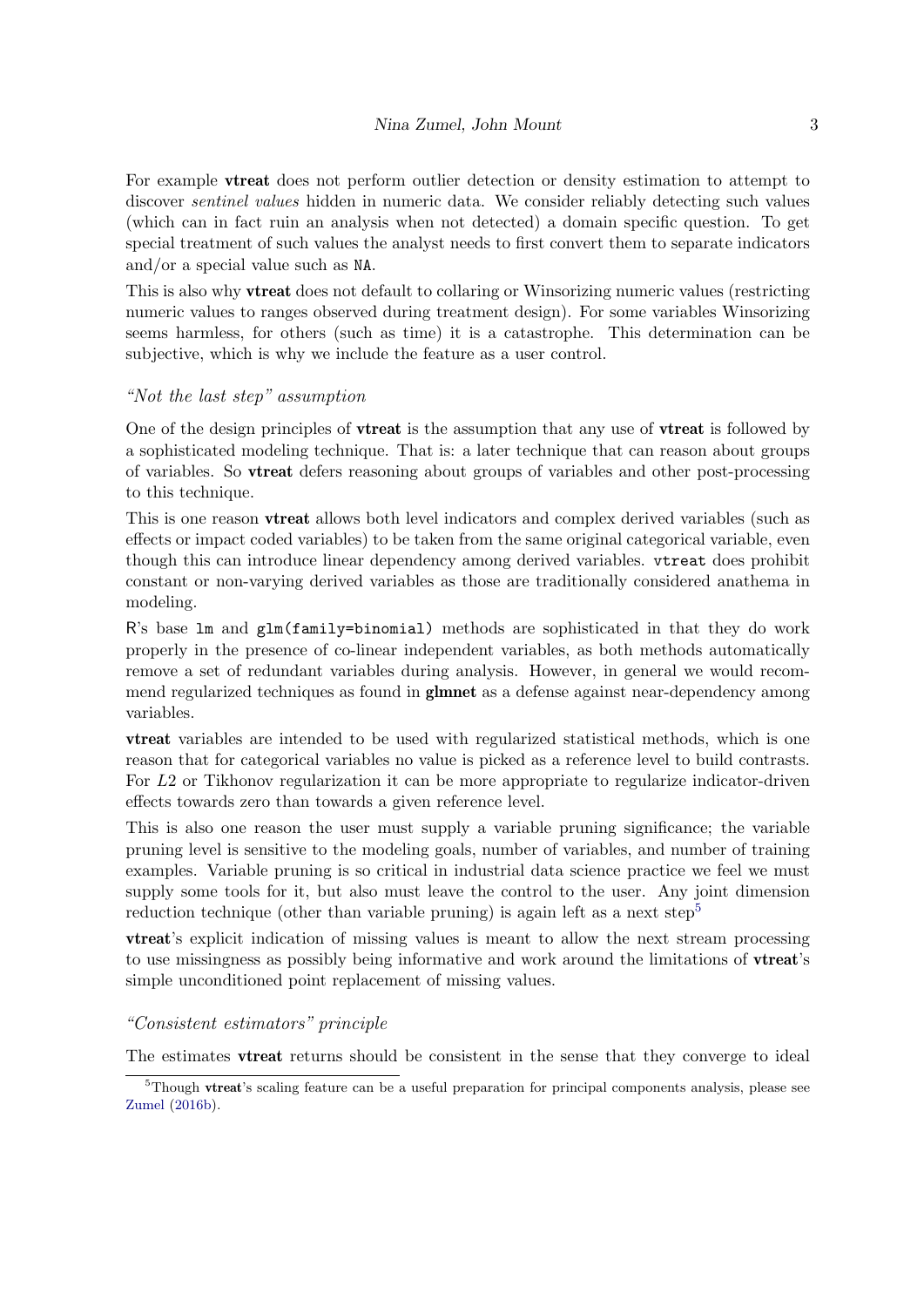non-constant values as the amount of data available for calibration or design goes to infinity.<sup>[6](#page-3-0)</sup> This means we can have introduce derived variables that are expectations (such as  $\text{catB}$  and catN variables), prevelances or frequencies (such as catP), and even conditional deviations (such as catD). The principle forbids other tempting summaries such as conditional counts (which scale with data) or conditional significances (which when they converge, converge to the non-informative constant zero).

# 1.4. Related work

Statistically valid data treatment in the service of predictive modeling is an under-served topic. This article is largely a codification of the authors' original work on this topic. The ideas have precedent (especially y-aware re-encoding high cardinality categorical variables) but are not often fully described.

Our preparing for predictive modeling emphasis differs from related works such as: data wrangling/shaping (as demonstrated in [Wickham and Grolemund](#page-34-4) [\(2017\)](#page-34-4)), model training control (as demonstrated in [Kuhn and et. al.](#page-33-0) [\(2016\)](#page-33-0), [Bischl, Lang, Kotthoff, Schiffner, Richter,](#page-33-1) [Studerus, Casalicchio, and Jones](#page-33-1) [\(2016\)](#page-33-1), and [Polley, LeDell, and van der Laan](#page-34-5) [\(2016\)](#page-34-5)), systematic missing value imputation [\(Kabacoff](#page-33-2) [\(2015\)](#page-33-2) chapter 18), and specialized variable trans- $forms/scaling<sup>7</sup>.$  $forms/scaling<sup>7</sup>.$  $forms/scaling<sup>7</sup>.$ 

Related works directly addressing data cleaning include [Cohen and Cohen](#page-33-3) [\(1983\)](#page-33-3), [van der](#page-34-6) [Loo and Edwin de Jonge](#page-34-6) [\(2013\)](#page-34-6), [Zumel](#page-34-7) [\(2016a\)](#page-34-7), and our own [Zumel and Mount](#page-35-0) [\(2014\)](#page-35-0).

Additional practitioner oriented references include: [Pyle](#page-34-8) [\(1999\)](#page-34-8), [Dasu and Johnson](#page-33-4) [\(2003\)](#page-33-4), [Kimball and Caserta](#page-33-5) [\(2004\)](#page-33-5), [Cody](#page-33-6) [\(2008\)](#page-33-6), [Osborne](#page-34-9) [\(2012\)](#page-34-9), [McCallum](#page-33-7) [\(2012\)](#page-33-7), and [Squire](#page-34-10)  $(2015).$  $(2015).$ 

# 1.5. Outline

We organize the paper as follows: Section [2](#page-3-2) covers the problems with preparing data for predictive modeling, and the principles behind vtreat's design. Section [3](#page-23-0) documents the operational aspects of the vtreat implementation. We discuss the limitations of the current vtreat implementation in Section [4](#page-32-0) and conclude in Section [5.](#page-33-8)

# <span id="page-3-2"></span>2. Principles of data preparation for predictive modeling

In this section we present a number of the common data problems that **vireat** addresses. We discuss the principles behind the various solutions to these problems, and motivate our choices for **vtreat**'s chosen approach<sup>[8](#page-3-3)</sup>.

# 2.1. Handling missing and bad values in data

Bad values can stop an analysis in its tracks. Such values can be missing (NA) or problem-

<span id="page-3-0"></span> $6$ Note this is a colloquial sense of "consistent", not the formal statistical term denoting convergence in probability.

<span id="page-3-1"></span> $7$ caret::preProcess does supply missing value imputation for *numeric* predictors, but its primary purpose is transformation, centering, and scaling independent of a declared modeling target.

<span id="page-3-3"></span><sup>8</sup>Further discussion on the principles of data preparation for predictive modeling can be found in [Zumel](#page-35-0) [and Mount](#page-35-0) [\(2014\)](#page-35-0) and [Zumel](#page-34-7) [\(2016a\)](#page-34-7).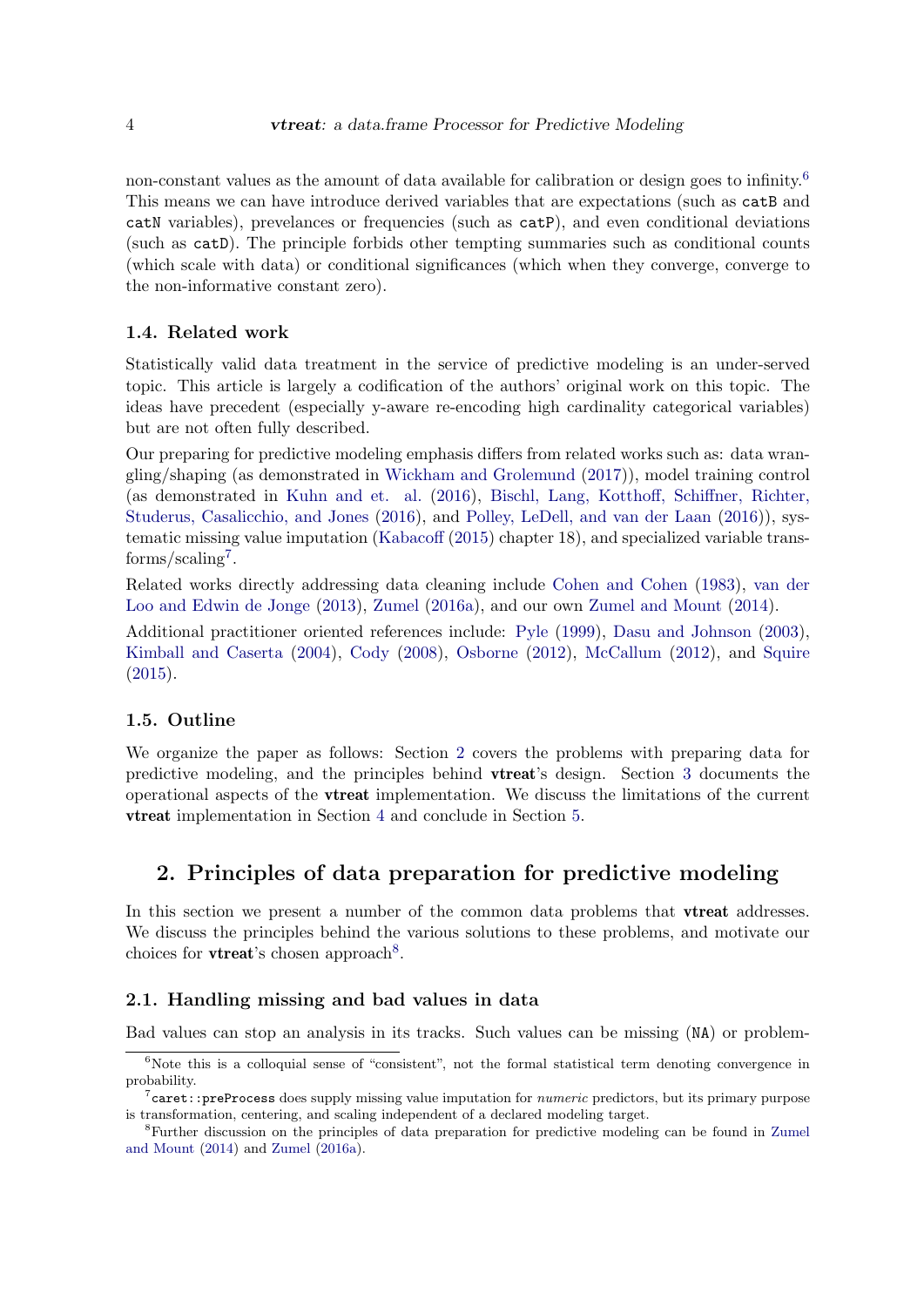atic types (NaN, Inf). They can also be invalid values: invalid category levels, implausible numeric values, or sentinel values (a value used to represent "unknown" or "not applicable" or other special cases in numeric data). When not addressed, bad values can lead to invalid or poorly predicting models through the inadvertent removal of training data, or misleading input to the modeling algorithm.

Identifying bad values often requires domain knowledge of the plausible values of the variables. For the purposes of this discussion, we assume that invalid categoric or numeric values (including sentinels) have been detected and converted to NA.

If the number of missing values is small, it may be safe to simply drop those rows during training. In many cases, however, there may be a substantial number of rows with missing values, so that dropping them can lead to invalid analyses. This is especially true when there are additional distributional differences between the dropped and retained data. Also, production models usually need to score all observations, even when those observations have missing values.

NAs in categorical variables can be treated as an additional category level. The appropriate treatment of NAs of course depends on why the data is missing. Generally, we consider values to be either missing at random or missing systematically.

#### When values are missing randomly

Consider the following dataset of sleep statistics for various animals:

```
R> library("ggplot2")
R> data("msleep")
R> str(msleep, width = 70, strict.width = "cut")
Classes 'tbl_df', 'tbl' and 'data.frame': 83 obs. of 11 variables:
$ name : chr "Cheetah" "Owl monkey" "Mountain beaver" "Gre"..
$ genus : chr "Acinonyx" "Aotus" "Aplodontia" "Blarina" ...
$ vore : chr "carni" "omni" "herbi" "omni" ...
$ order : chr "Carnivora" "Primates" "Rodentia" "Soricomorp"..
$ conservation: chr "lc" NA "nt" "lc" ...
$ sleep_total : num 12.1 17 14.4 14.9 4 14.4 8.7 7 10.1 3 ...
$ sleep_rem : num NA 1.8 2.4 2.3 0.7 2.2 1.4 NA 2.9 NA ...
$ sleep_cycle : num NA NA NA 0.133 0.667 ...
$ awake : num 11.9 7 9.6 9.1 20 9.6 15.3 17 13.9 21 ...
$ brainwt : num NA 0.0155 NA 0.00029 0.423 NA NA NA 0.07 0.098..
$ bodywt : num 50 0.48 1.35 0.019 600 ...
```
There are several missing measurements for brainwt and some of the sleep statistics. It is possible that this data is missing because of a faulty sensor – in other words, the data collection failed at random (independently of the value censored, and all other variables or outcomes). In this case, one can replace the missing values with stand-ins, such as inferred values, distributions of values, or the expected or mean value of the nonmissing data. Assuming that the rows with missing values are distributed the same way as the others, this estimate will be correct on average, and is an easy fix to implement. This estimate can be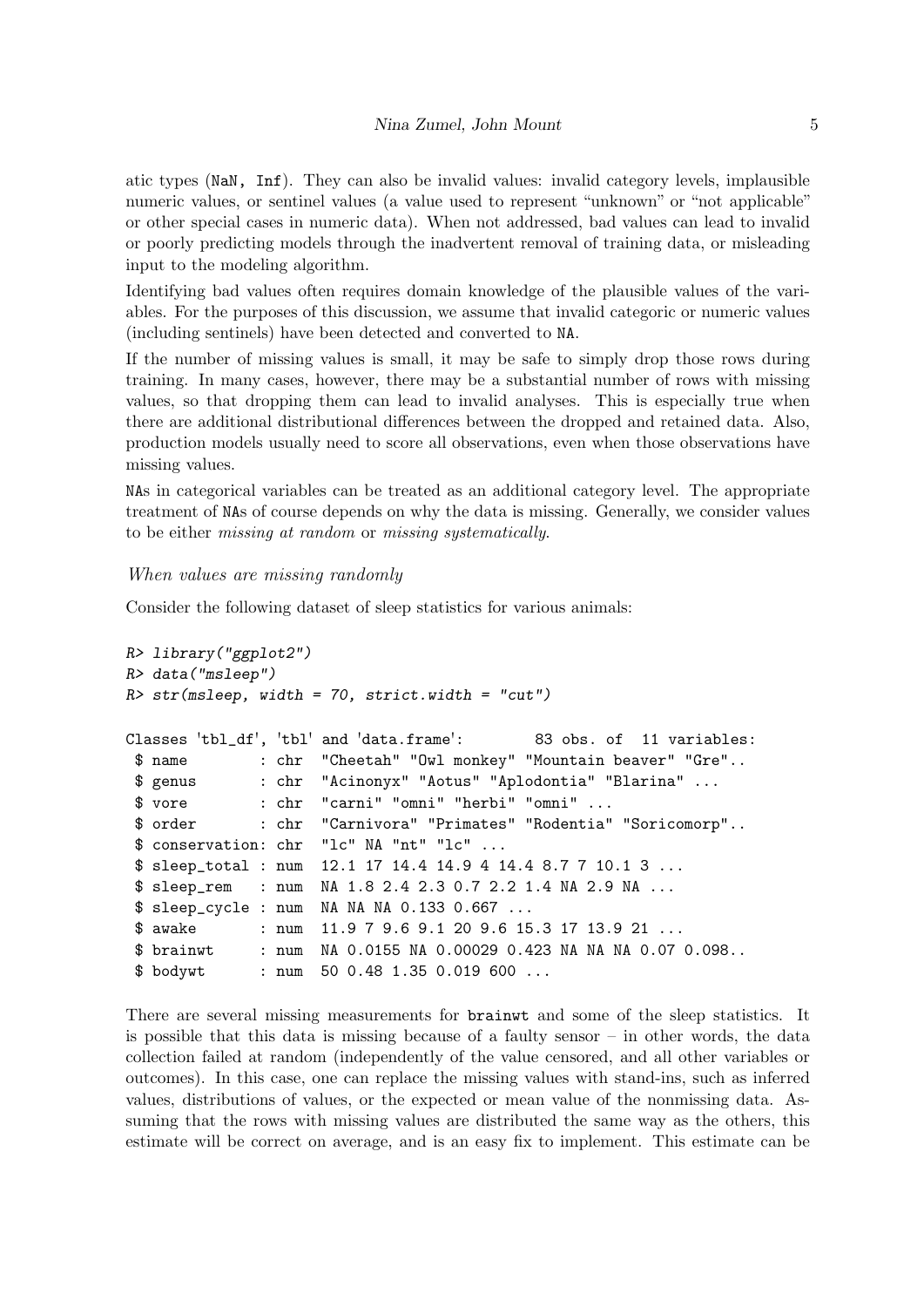improved when missing values are related to other variables in the data: for instance, brain weight may be related to body weight. Note that the method of imputing a missing value of an input variable based on the other input variables can be applied to categorical data as well. [Kabacoff](#page-33-2) [\(2015\)](#page-33-2) includes an extensive discussion of several methods for imputing missing values that are available in R.

# When values are missing systematically

Replacing missing values by the mean, as well as many more sophisticated methods for imputing missing values, assumes that the rows with missing data are in some sense random (the faulty sensor situation). It's possible that the rows with missing data are systematically different from the others. For example, it may be difficult to measure REM sleep for animals that are small, or don't sleep much; possibly some animals don't have REM sleep. In these situations (particularly the last) imputing missing values using one of the preceeding methods is not appropriate. In this situation, a practical solution is to fill in the missing values with a nominal value, perhaps either the mean value of the nonmissing data or zero, and additionally to add a new variable that tracks which data have been altered.[9](#page-5-0) This could be achieved by code such as the following:

```
R> msleep$sleep_rem_isBAD <- is.na(msleep$sleep_rem)
R> msleep$sleep_rem <- ifelse(msleep$sleep_rem_isBAD,
+ mean(msleep$sleep_rem, na.rm=TRUE),
+ msleep$sleep_rem)
```
For the motivation behind this approach, we look at linear models. Suppose we want to predict the outcome  $y$  using (among other variables) the input  $x$ , which has missing values. If we fill in the missing x values with mean(x), we are essentially saying that x has no net effect on y when x is missing. If we also add an additional indicator variable  $x_{isBAD}$ , then this indicator will allow a model to re-estimate the expected value of  $y$  for those rows where x is missing (conditioned on the values of any additional input variables). More complex machine learning algorithms might also be able to model nonlinear effects, such as interactions between missingness and other variables.

While this approach is not as statistically sophisticated as some of the imputation methods in [Kabacoff](#page-33-2) [\(2015\)](#page-33-2), it can be sufficient for a downstream machine learning algorithm to learn any relationship between rows with missing values and the outcome of interest.

When it is not known whether missing values in the data are missing randomly or systematically, it is safer and more conservative to assume, as vtreat does, that they may be missing systematically. For business data, this is the more likely scenario. Because missingness is often an indication of data provenance in a business setting, the missingness indicator column can be a highly informative variable – sometimes more informative than the values of the original variable.

# 2.2. Missing values in categorical variables

For categorical variables one can treat NA or missing values as just another standard level; vtreat takes this approach. If NA occurs during variable treatment design, we get usable

<span id="page-5-0"></span><sup>&</sup>lt;sup>9</sup>This method is seen in [Cohen and Cohen](#page-33-3) [\(1983\)](#page-33-3).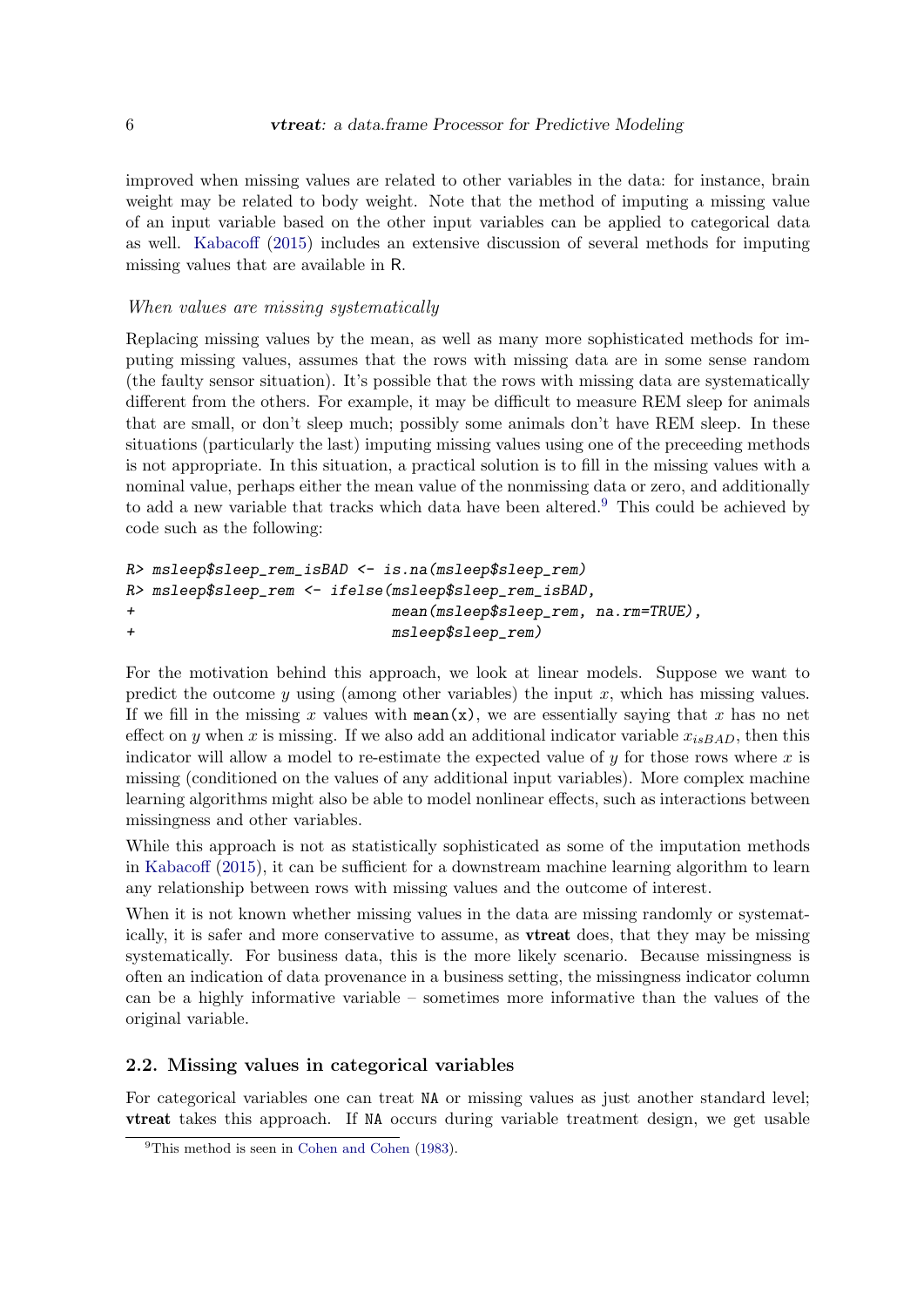statistics on the relationship between missingness and the outcome; if NA does not occur during treatment design it is treated as a novel level, as discussed in Section [2.3.](#page-6-0)

# <span id="page-6-0"></span>2.3. Novel categorical levels and indicators

Unlike many programming languages commonly used for statistical modeling, most R modeling functions can accept categorical variables directly. While this has many advantages, one downside is that R models do not gracefully handle data containing categorical levels that were not present in the training data.

```
R> df <- data.frame(x=c('a', 'a', 'b', 'b', 'c', 'c'),
+ y=1:6,
+ stringsAsFactors=FALSE)
R> model \leftarrow lm(y<sup>\sim</sup>x, data=df)
R > newdata <- data.frame(x=c('a', 'b', 'c', 'd'),
+ stringsAsFactors=FALSE)
R> tryCatch(
+ predict(model, newdata=newdata),
+ error = function(e) print(strwrap(e)))
[1] "Error in model.frame.default(Terms, newdata, na.action ="
[2] "na.action, xlev = object$xlevels): factor x has new levels d"
```
To avoid this, one would like to detect novel levels in new data and encode them in a way that the model can understand. This task is much easier when representing categorical variables as indicators.

In vtreat, the procedure is as follows:

```
R> library("vtreat")
R> treatplan <- designTreatmentsN(df, 'x', 'y')
R> varnames <- treatplan$scoreFrame$varName[treatplan$scoreFrame$cod=="lev"]
R> newdata_treat <- prepare(treatplan, newdata,
+ pruneSig=NULL, varRestriction=varnames)
```
The function designTreatmentsN creates new derived variables – including indicators – from the original data. Indicator variables have the designation (or code) lev in the resulting treatment plan. The function prepare applies a treatment plan to a new data frame that has the same input columns as the original one. We give a detailed discussion of the **vireat** workflow in Section [3.](#page-23-0)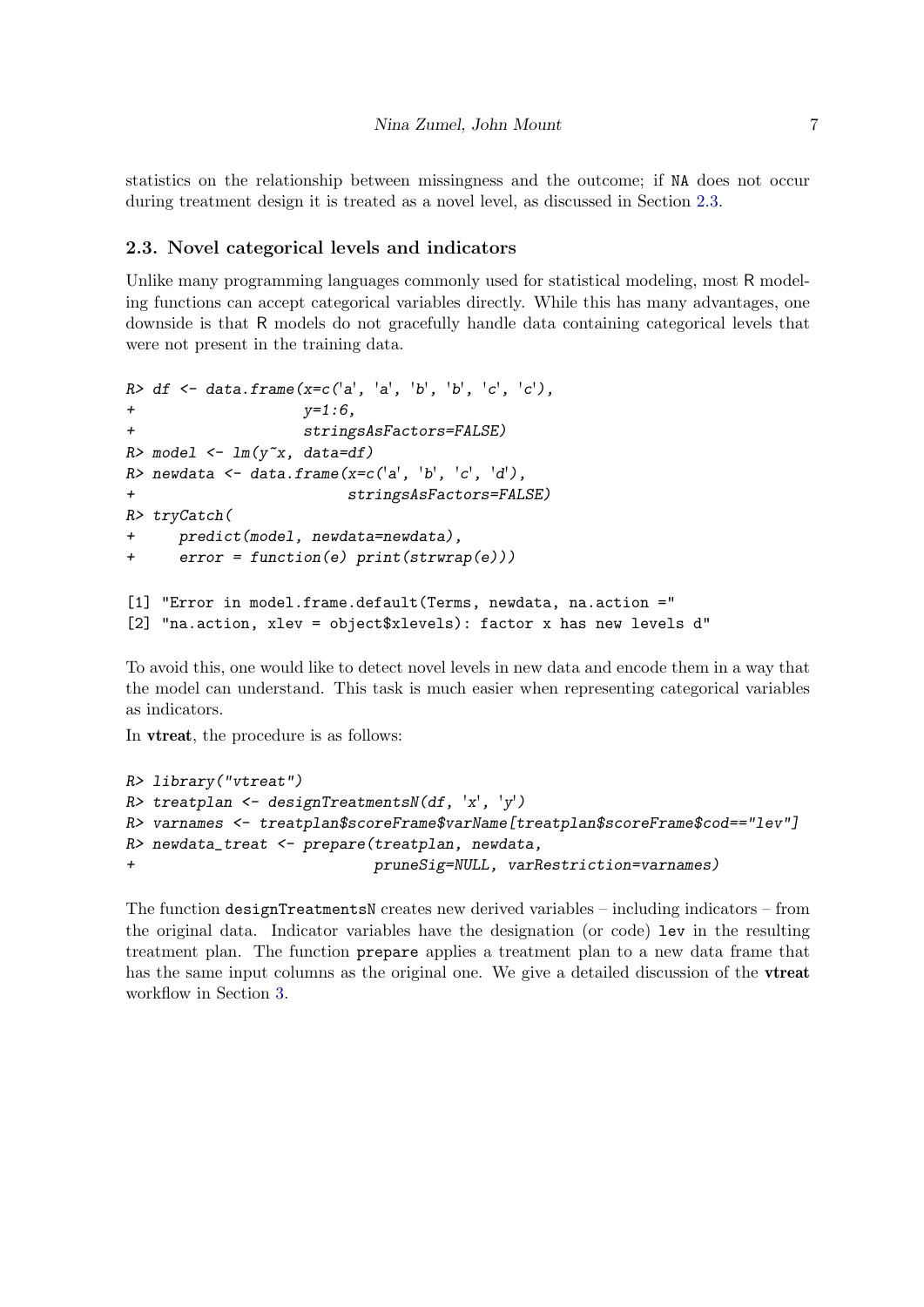This process converts new data from its original encoding:

```
R> print(newdata)
```
x 1 a 2 b 3 c 4 d

Producing derived variables encoded as indicators, even in the presence of novel levels:

```
R> print(newdata_treat)
```

|   |               | x_lev_x_a x_lev_x_b x_lev_x_c |  |
|---|---------------|-------------------------------|--|
|   |               |                               |  |
| 2 | $\cap$        |                               |  |
| 3 | $\mathcal{L}$ | Ω                             |  |
|   |               |                               |  |

The resulting data can be safely input to a model that was trained on the original data set where the novel level 'd' was not present.

#### Representing novel levels

How are novel levels best represented? For the purposes of this discussion, assume that in our training data the categorical variable x takes on the values  $a, b, c, d, e$  with the observed frequencies  $f_a, f_b, f_c, f_d, f_e$ , respectively. Further assume that  $f_d, f_e \ll f_a, f_b, f_c$  – that is, d and e are rare levels. We will represent a value of x as the tuple  $(s_a, s_b, s_c, s_d, s_e)$ . Usually the components  $s_i$  take on the values 0 or 1: for example the value c is represented by the tuple  $(0, 0, 1, 0, 0)$ , and so on.

After we have fit a model to the training data, we apply it to new data, in which we observe x take on the previously unseen value w. How do we represent  $w$ ? There are at least three possible solutions:

# 1. Novel levels are represented as "no level". In other words:

$$
w \to (0,0,0,0,0).
$$

This is the most straightforward representation. In effect we assume that when  $x$  takes on a previously unseen value, it has no effect on the outcome.

#### 2. Novel levels are weighted proportional to known levels. In other words:

$$
w \to (f_a, f_b, f_c, f_d, f_e).
$$

This is analogous to the "faulty sensor" assumption for missing data, or better, a "transcription error": we in effect assume that the novel level is really one of the known levels, proportional to the prevalence of each level in the training data. A linear model would tend to predict the weighted average of the outcomes that would be predicted for each of the known levels.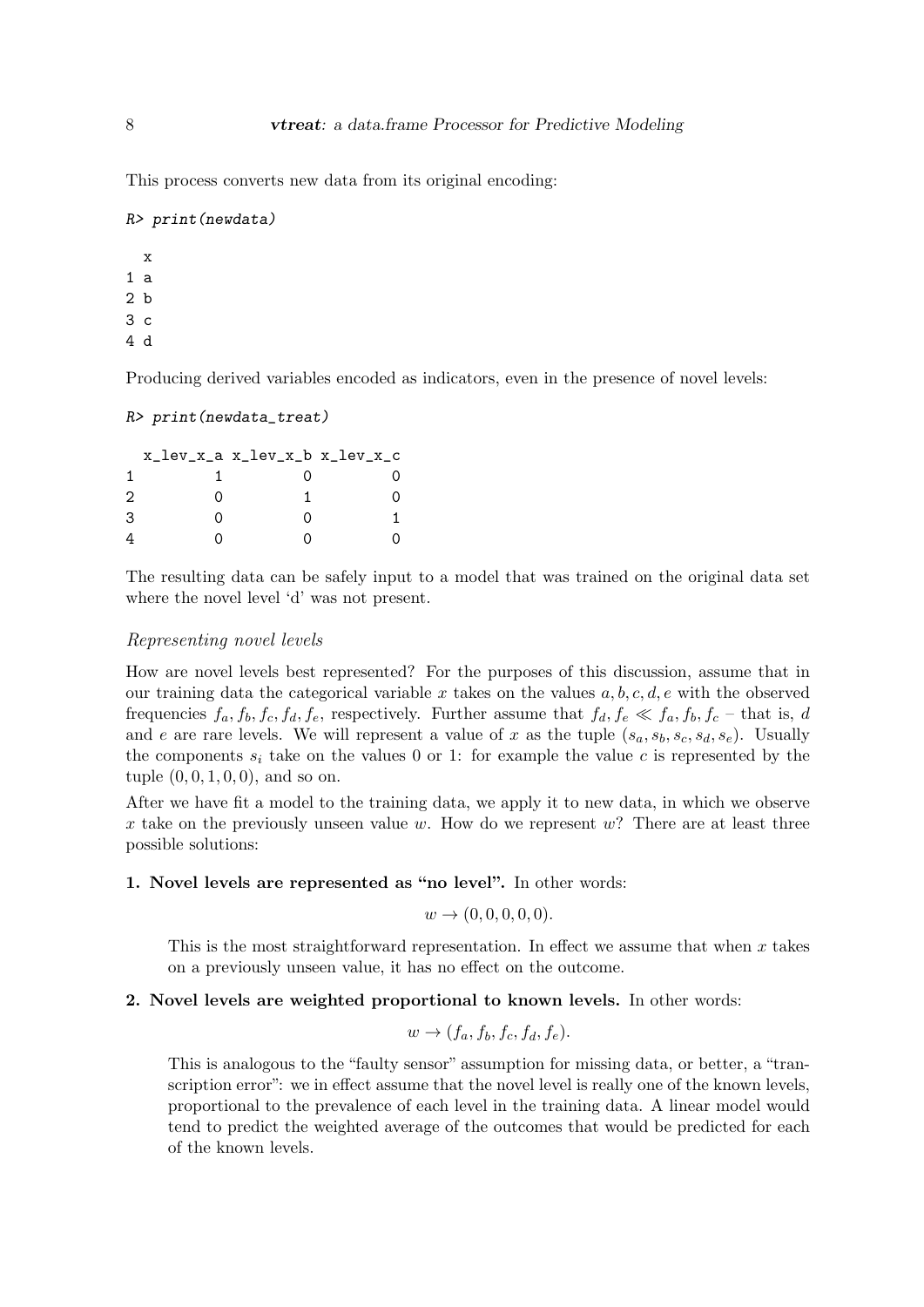#### 3. Novel levels are treated as uncertainty among rare levels. In other words:

$$
w \to (0, 0, 0, 0.5, 0.5).
$$

(Recall that we consider the values d and e as "rare".) A variation on this is to pool the rare levels into a single category level, rare, before modeling, and then re-encoding novel levels as rare during model deployment. The intuition behind pooling is that previously unobserved values are simply rare, and that rare levels might behave somewhat similarly with respect to the output.

vtreat either uses the first approach, or uses an additional pooled rare indicator (similar in the third approach), choosing which approach by statistical test.

Each of these representations is best for different situations, and may return wildly inaccurate predictions on datums that manifest a novel level. On the other hand, the model can successfully accept unexpected values without crashing, and since any individual novel level is rare, it will not affect overall model performance much. A possible exception is high-cardinality categorical variables, which take on one of a very large number of possible values. In such cases, "rare" levels may not be so rare, in aggregate (an alternative way of putting this is that with such variables, "most levels are rare"). We will discuss high-cardinality categorical variables in the next section.

# 2.4. High-cardinality categorical variables

Another type of problematic variable is the categorical variable with many possible values (or levels, in R parlance): zip codes and business codes like NAICS codes fall into this category. Such high-cardinality variables can cause issues for two reasons.

First, computationally speaking, a categorical variable with k levels is treated by most machine learning algorithms as the equivalent of  $k - 1$  numerical  $(0/1)$  variables. For example, suppose a U.S.-based market researcher wanted to build a nationwide customer model that used geographic information about the customer, including the zip code of residence. There are roughly 40, 000 zip codes in the United States–far too many variables for most machine learning algorithms to handle well.

In addition, when the number of allowable levels is very large, it becomes more likely that some of the less frequent levels may fail to show up in the training data. In our example, the researcher's training data might not include customers from some less populous zip codes, but customers from those zip codes may occur when the model is deployed. In other words, one inevitably runs into the "novel level" problem.

For these reasons, it is advisable to avoid these problems by converting high-cardinality categorical variables into numeric variables. There are two possible ways:

# Look-up codes

Often a variable like zip code or NAICS code is really a proxy for demographic or other information of interest. For example, in a model for predicting income, the average or median income of people in a certain zip code is useful information. If one has access to external information about average income by zip code, then the zip code is simply a look-up value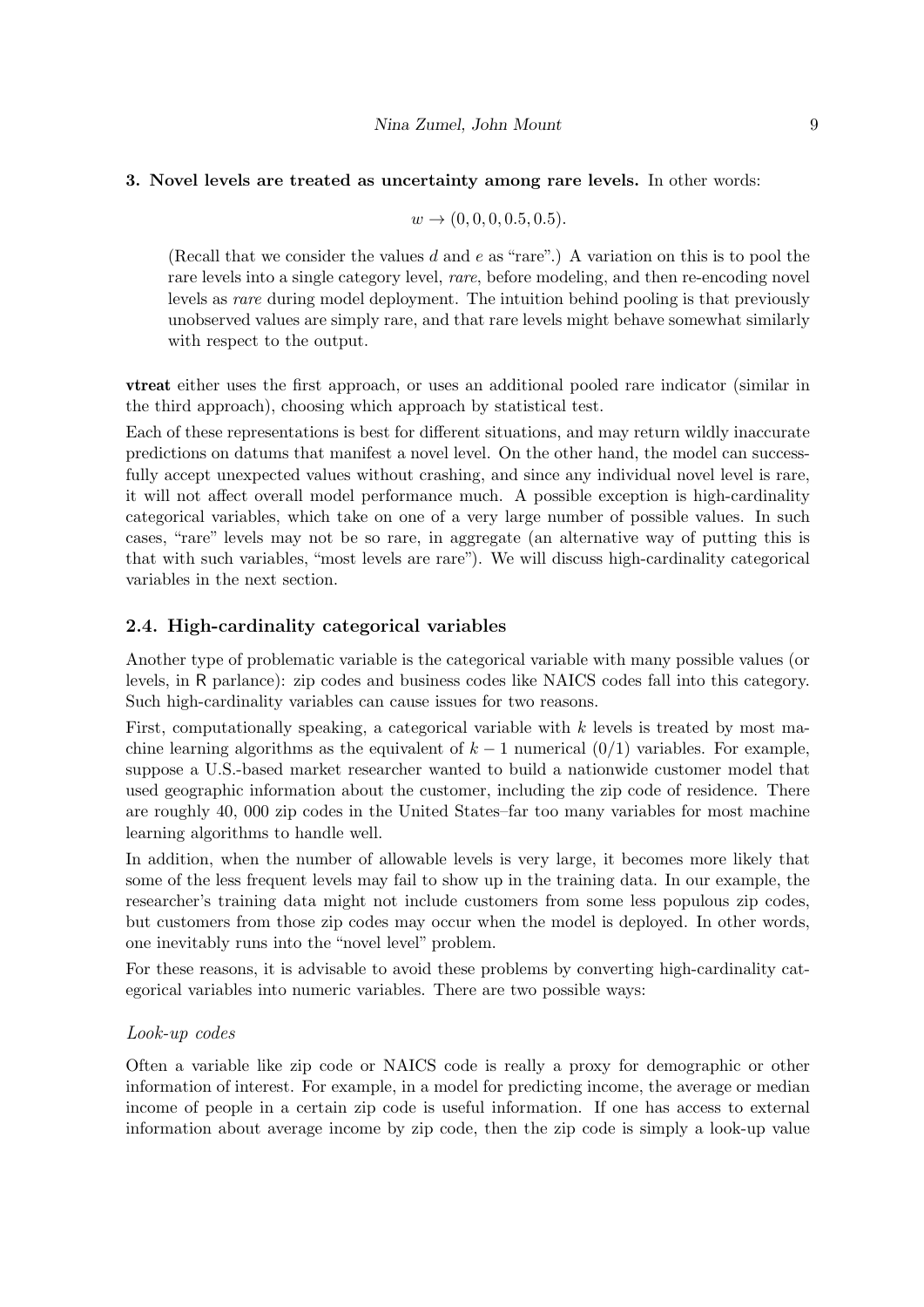to that amount. Such a mapping is domain specific, and not available or appropriate in all situations.

#### Impact coding

Alternately, one can convert the problematic variable into a small number of numeric variables. This is known as effects coding [\(Micci-Barreca](#page-33-9) [\(2001\)](#page-33-9), [Sweeney and Ulveling](#page-34-11) [\(1972\)](#page-34-11)) or impact coding [\(Zumel](#page-34-12)  $(2012)$ ), or target encoding. The **ranger** random forest package [\(Wright](#page-34-13)  $(2016)$ ) includes an outcome-sorted ordinal effects coding (based on an idea in [Hastie, Tibshirani,](#page-33-10) [and Friedman](#page-33-10) [\(2009\)](#page-33-10) Section 9.2.4) for high-cardinality categorical variables. In vtreat we implement impact coding by replacing high-cardinality variables with a one-variable models for the outcome of interest (in addition to prevelance and other codes). This is best shown with an example. Here, we create a process where the input variable is a "zip code" that takes one of 25 possible values, and the first 3 zip codes account for 80% of the data. The outcome is linearly related to the index of the zip code.

We start by building our example data.

```
R> set.seed(235)
R > Nz < -25R> zip <- paste0('z', format(1:Nz, justify="right"))
R> zip <- gsub(' ', '0', zip, fixed=TRUE)
R> zipval \leq 1:Nz; names(zipval) \leq zip
R > n \le -3; m \le -Nz - nR > p <- c(numeric(n) + (0.8/n), numeric(m) + 0.2/m)
R > N < - 1000R> zipvar <- sample(zip, N, replace=TRUE, prob=p)
R> signal \leftarrow zipval[zipvar] + rnorm(N)
R> d <- data.frame(zip=zipvar,
+ y=signal + rnorm(N))
```
We will use **vireat** to create a *treatment plan* to impact-code the zip code variable (the details will be discussed in Section [3\)](#page-23-0).

```
R> library("vtreat")
R> treatplan <- designTreatmentsN(d, varlist="zip", outcome="y", verbose=FALSE)
```
The treatment plan includes the observed mean of the outcome  $(y, \text{ in this case})$ , and some information about the derived variables.

```
R> treatplan$meanY
```
[1] 4.611578

```
R> scoreFrame <- treatplan$scoreFrame
R> scoreFrame[, c('varName', 'sig', 'extraModelDegrees', 'origName', 'code')]
```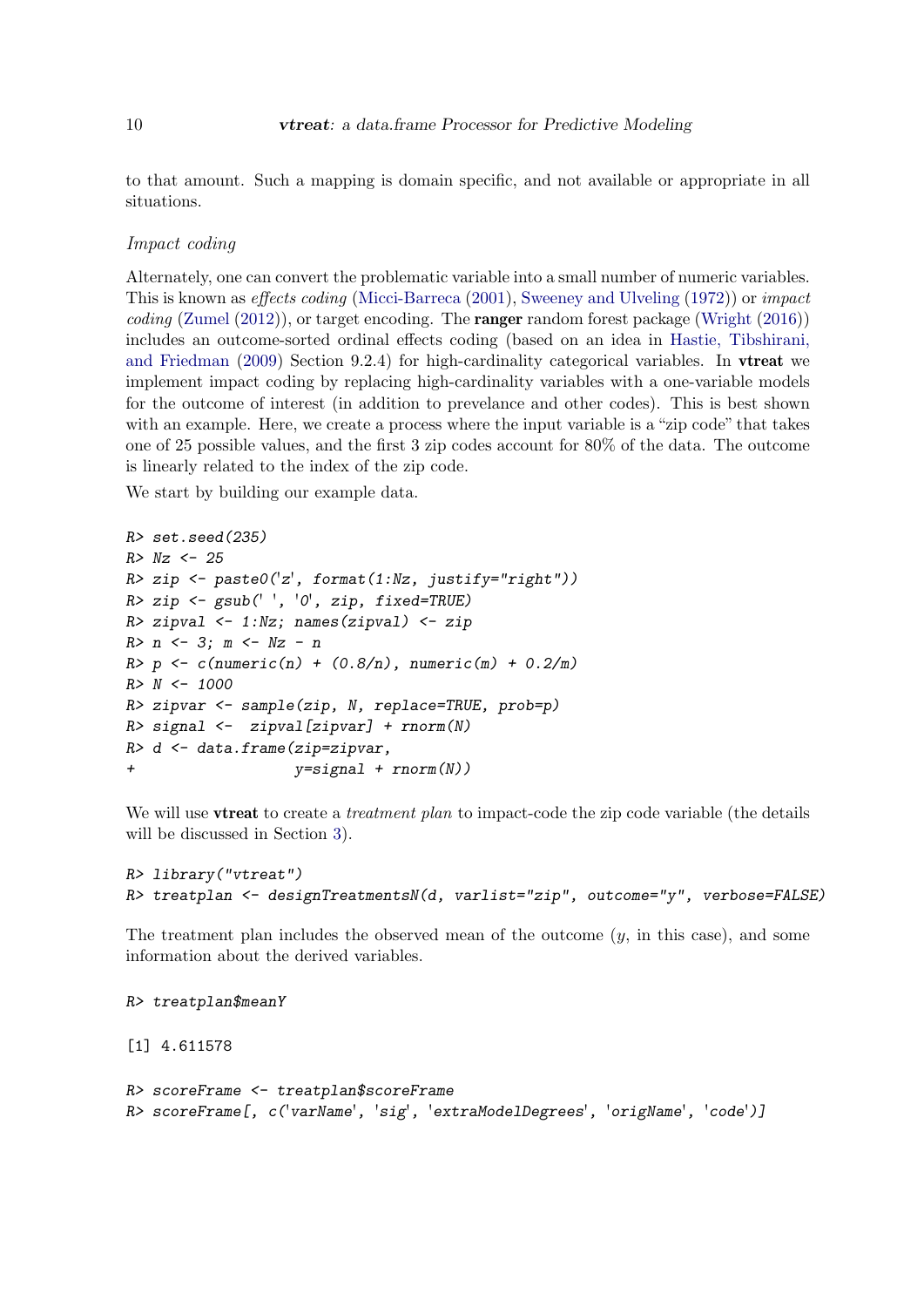|              | varName                      |                        | sig extraModelDegrees origName code |          |
|--------------|------------------------------|------------------------|-------------------------------------|----------|
| $\mathbf{1}$ |                              | zip_catP 2.973653e-237 | 24                                  | zip catP |
| 2            |                              | zip_catN 0.000000e+00  | -24                                 | zip catN |
| 3            |                              | zip_catD 2.675748e-01  | 24                                  | zip catD |
|              | 4 zip_lev_x_z01 3.495257e-28 |                        | 0                                   | zip lev  |
|              | 5 zip_lev_x_z02 4.318436e-16 |                        | 0                                   | zip lev  |
|              | 6 zip_lev_x_z03 6.960282e-08 |                        | 0                                   | zip lev  |

The lev variables are indicator variables that were created for the more prevalent levels; indicator variables were discussed in Section [2.3.](#page-6-0) In addition, all the levels are impact-coded into the variable zip\_catN. The impact-coded variable encodes the difference between the expected outcome conditioned on zip code and the overall expected outcome: the expected "impact" of a particular zip code on the outcome  $y$ , as shown in Equation [1.](#page-10-0)

$$
Image(zip) = E[y|zip] - E[y]
$$
\n(1)

<span id="page-10-0"></span>We will not concern ourselves here with the other types of variables.

Representing levels of a categorical variable as both impact codings and indicator variables is redundant, but can be useful: indicator variables can model interactions between specific levels and other variables, while the impact coding cannot. We leave the question of which representations to use (and how) to the downstream modeling.

The function vtreat::prepare converts the original variable zip into the indicator and impact-coded variables.

```
R> vars <- scoreFrame$varName[!(scoreFrame$code %in% c("catP", "catD"))]
R> dtreated <- prepare(treatplan, d, pruneSig=NULL,
+ varRestriction=vars)
```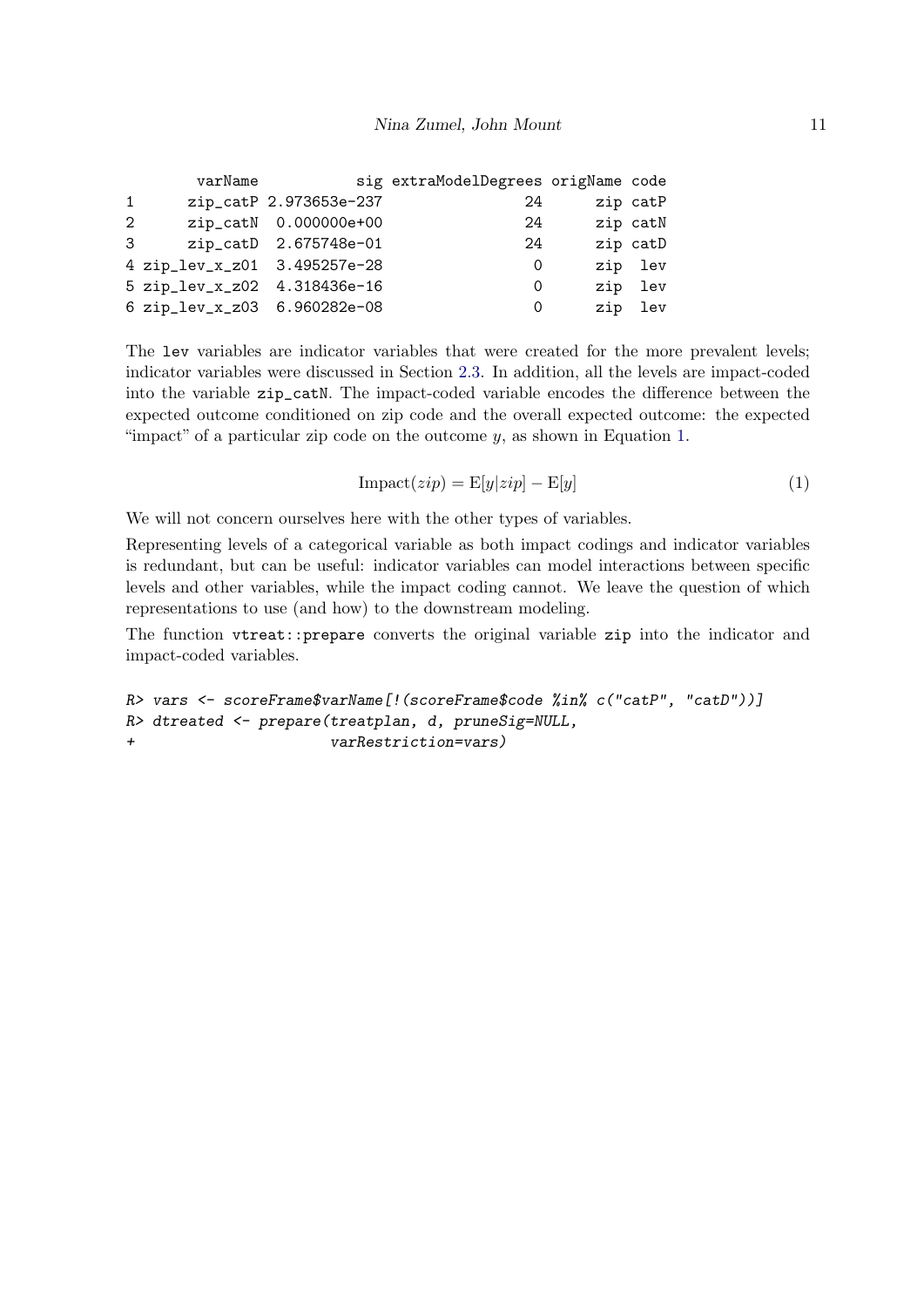

Figure 1: Observed y as a function of zip, compared to the impact-coded zip values  $+$  mean(y).

Figure [1](#page-11-0) plots the impact-coded values of *zip* added to the mean observed value y (blue diamonds), compared to the observed values of y for each level of zip code. We see that the impact codes successfully summarize the observed relationship between each zip code level and the outcome.

<span id="page-11-1"></span>Impact coding works similarly when the outcome of interest is categorical (two-class classification) rather than numeric. In the case of categorical outcome  $y$ , with target class target, the impact code represents levels of a categorical variable  $x$ , as shown in Equation [2.](#page-11-1)

<span id="page-11-0"></span>
$$
Import(x_i) = logit(P[y == target | x_i]) - logit(P[y == target])
$$
\n(2)

# Novel level impact codes

In the example given above, Figure [1](#page-11-0) shows that all the possible zip codes were present in the training data. As we noted previously, however, this may not always be true, particularly when a categorical variable takes on a great many levels with respect to the size of the training set. If these levels are encountered in the future, they are encoded as having zero impact, as shown below.<sup>[10](#page-11-2)</sup>

Here, we deliberately use a small training set, relative to the number of possible zip codes.

<span id="page-11-2"></span> $^{10}\rm{N}$ levels can instead code to a non-zero impact if during treatment design the pooled rare levels achieve statistical significance as a group. This is similar to the novel levels representing uncertainty among rare levels as in Section [2.3.](#page-6-0)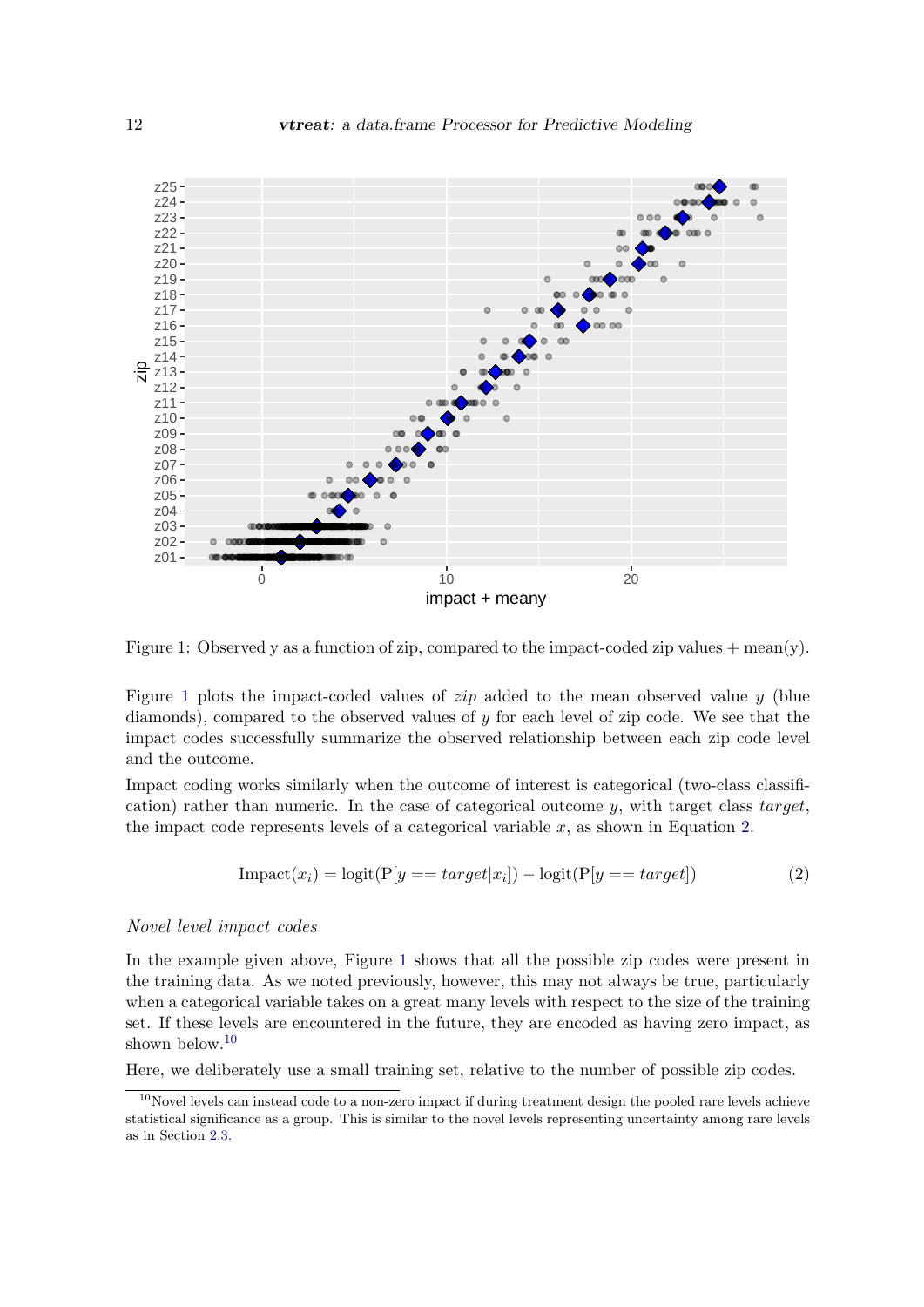```
R > N < - 100R> zipvar <- sample(zip, N, replace=TRUE, prob=p)
R> signal <- zipval[zipvar] + rnorm(N)
R> d <- data.frame(zip=zipvar,
+ y=signal+rnorm(N))
R> length(unique(d$zip))
[1] 11
R> omitted <- setdiff(zip, unique(d$zip))
R> print(omitted)
 [1] "z04" "z05" "z08" "z09" "z12" "z17" "z18" "z19" "z20" "z21" "z22"
[12] "z23" "z24" "z25"
```
We see that not all of the possible 25 levels appear in this smaller data set. Next, we create a treatment plan and apply it to a data set that does contain all 25 possible levels:

```
R> treatplan <- designTreatmentsN(d, varlist="zip", outcome="y", verbose=FALSE)
R dnew \leq data.frame(zip = zip)
R> dtreated <- prepare(treatplan, dnew, pruneSig=NULL,
+ varRestriction=vars)
```
We can examine the resulting treated data frame to verify that zip codes which were missing in the training data encode to no additional impact on the outcome. This is consistent with vtreat's standard novel level treatment, as discussed in Section [2.3.](#page-6-0)

```
R> dtreated[dnew$zip %in% omitted, "zip_catN"]
 [1] 0 0 0 0 0 0 0 0 0 0 0 0 0 0
```
# <span id="page-12-0"></span>2.5. Nested model bias

Care must be taken when impact coding variables – or when using nested models in general, for example in model stacking or superlearning [\(van der Laan, Polley, and Hubbard](#page-34-14) [\(2007\)](#page-34-14)): the data used to do the impact coding should not be the same as the data used to fit the overall model. This is because the impact coding (or the base models in superlearning) are relatively complex, high-degree-of-freedom models masquerading as low-degree-of-freedom single variables. As such, they may not be handled appropriately by downstream machine learning algorithms. In the case of impact-coded, high-cardinality categorical variables, the resulting impact coding may memorize patterns in the training data, making the variable appear more statistically significant than it really is to downstream modeling algorithms.

This is best shown with an example. Consider the following data frame. The outcome (binary classification) only depends on the "good" variables, not on the (also high degree of freedom) "bad" variables. Modeling such a data set runs a high risk of overfit.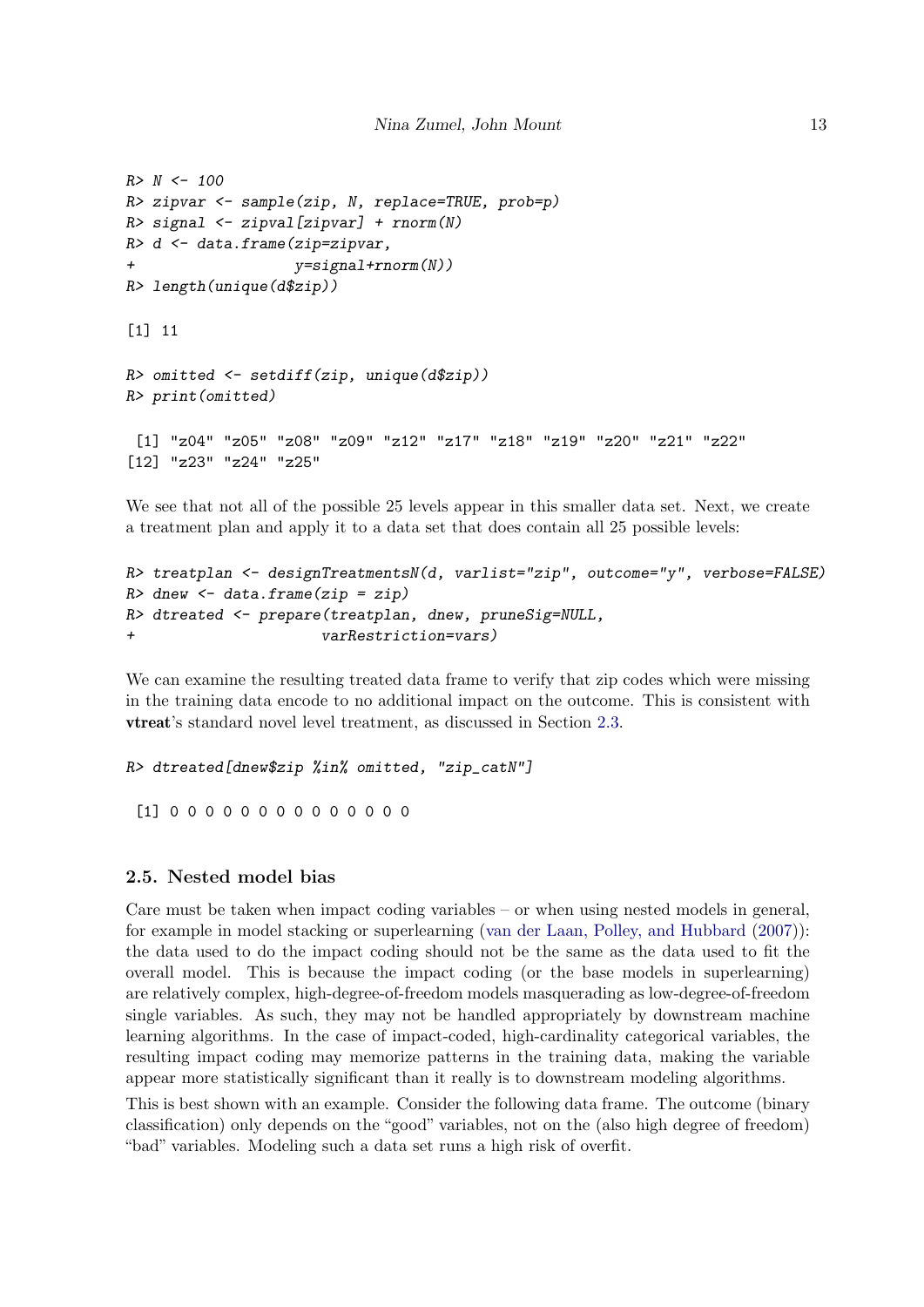```
R> set.seed(2262)
R> nLev <- 500
R> n <- 3000
R> d <- data.frame(xBad1=sample(paste('level', 1:nLev, sep=''), n, replace=TRUE),
+ xBad2=sample(paste('level', 1:nLev, sep=''), n, replace=TRUE),
+ xGood1=sample(paste('level', 1:nLev, sep=''), n, replace=TRUE),
+ xGood2=sample(paste('level', 1:nLev, sep=''), n, replace=TRUE))
R> d\y <- (0.2*rnorm(nrow(d)) + 0.5*ifelse(as.numeric(d\xGood))>nLev/2, 1, -1) +
+ 0.3*ifelse(as.numeric(d$xGood2)>nLev/2, 1, -1))>0
R> d$rgroup <- sample(c("cal", "train", "test"), nrow(d), replace=TRUE,
+ prob=c(0.6, 0.2, 0.2))
R>
R> plotRes <- function(d, predName, yName, title) {
+ print(title)
    tab <- table(truth=d[[yName]], pred=d[[predName]]>0.5)
    print(tab)+ diag <- sum(vapply(seq_len(min(dim(tab))),
+ function(i) tab[i, i], numeric(1)))
+ acc <- diag/sum(tab)
    # depends on both truth and target being logicals
    # and FALSE ordered before TRUE
+ sens <- tab[2, 2]/sum(tab[2, ])
+ spec <- tab[1, 1]/sum(tab[1, ])
+ print(paste('accuracy', format(acc, scientific=FALSE, digits=3)))
+ print(paste('sensitivity', format(sens, scientific=FALSE, digits=3)))
+ print(paste('specificity', format(spec, scientific=FALSE, digits=3)))
+ }
```
# The wrong way: naive data partitioning

First, we will partition the data into a training set and a holdout set, and create the vtreat treatment plan. This plan will include impact codings for the high-cardinality categorical variables xBadi.

```
R> dTrain <- d[d$rgroup!='test', , drop=FALSE]
R> dTest <- d[d$rgroup=='test', , drop=FALSE]
R> treatments <- vtreat::designTreatmentsC(dTrain,
+ varlist = c('xBad1', 'xBad2', 'xGood1', 'xGood2'),
+ outcomename='y', outcometarget=TRUE,
                     verbose=FALSE)
R> dTrainTreated <- vtreat::prepare(treatments, dTrain, pruneSig=NULL)
```
Next we fit a model to the treated training data. We will fit a logistic regression model, but the effects shown are possible with any other modeling algorithm.

```
R > m1 <- glm(y^*xBad1_catB + xBad2_catB + xGood1_catB + xGood2_catB,+ data=dTrainTreated, family=binomial(link='logit'))
R> print(summary(m1))
```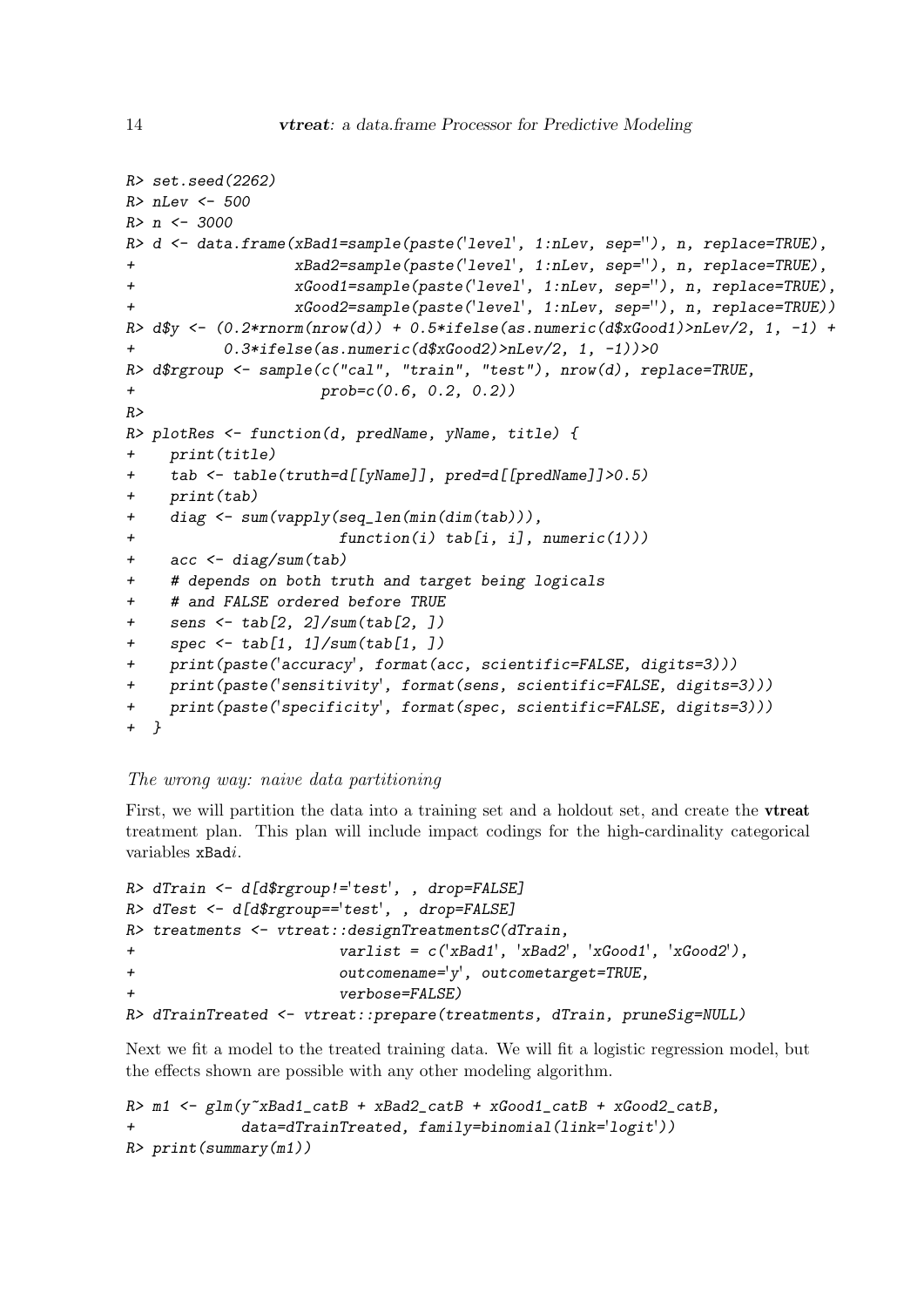```
Call:
glm(formula = y \tilde{ } xBad1_catB + xBad2_catB + xGood1_catB + xGood2_catB,
   family = binomial(link = "logit"), data = dTrainTreated)
Deviance Residuals:
    Min 1Q Median 3Q Max
-2.75305 -0.00262 0.00000 0.00294 2.60808
Coefficients:
           Estimate Std. Error z value Pr(>|z|)
(Intercept) 0.001452 0.124260 0.012 0.991
xBad1_catB 0.996016 0.160774 6.195 5.82e-10 ***
xBad2_catB 1.233834 0.193522 6.376 1.82e-10 ***
xGood1_catB 1.067978 0.095673 11.163 < 2e-16 ***
xGood2_catB 1.485611 0.187671 7.916 2.45e-15 ***
---Signif. codes: 0 '***' 0.001 '**' 0.01 '*' 0.05 '.' 0.1 ' ' 1
(Dispersion parameter for binomial family taken to be 1)
   Null deviance: 3351.98 on 2417 degrees of freedom
Residual deviance: 419.19 on 2413 degrees of freedom
AIC: 429.19
Number of Fisher Scoring iterations: 10
```
Note the low residual deviance of the model, and that the "bad" variables appear significant in the model. For the classification task, we use a model score of 0.5 as the threshold between positive and negative classes. Classification performance on the training set appears quite good.

```
R> dTrain$predM1 <- predict(m1, newdata=dTrainTreated, type='response')
R> plotRes(dTrain, 'predM1', 'y', 'model1 on train')
[1] "model1 on train"
      pred
truth FALSE TRUE
 FALSE 1158 44
 TRUE 45 1171
[1] "accuracy 0.963"
[1] "sensitivity 0.963"
[1] "specificity 0.963"
```
However, the model does not perform nearly as well on the holdout set – a clear case of overfit.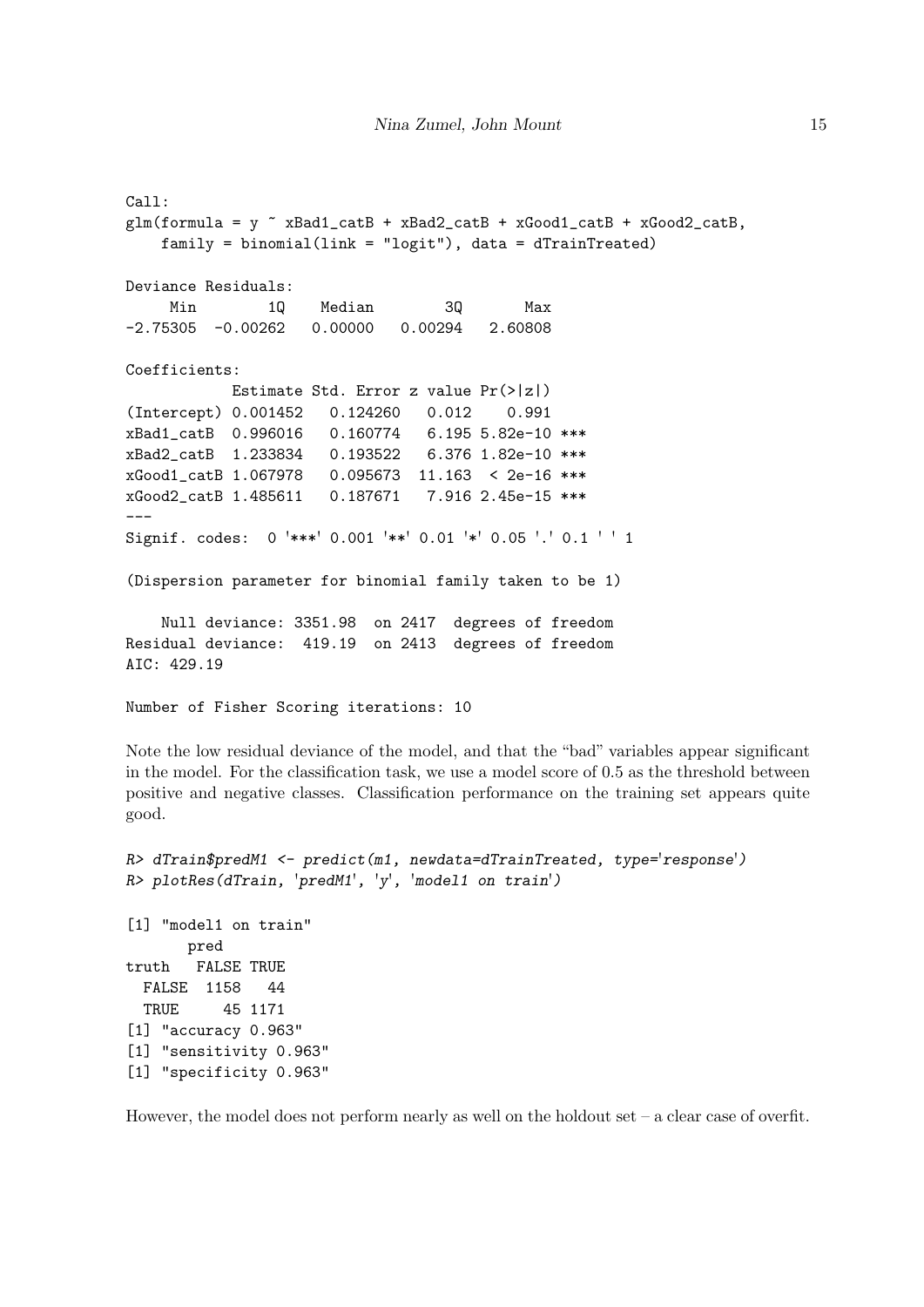```
R> dTestTreated <- vtreat::prepare(treatments, dTest, pruneSig=NULL)
R> dTest$predM1 <- predict(m1, newdata=dTestTreated, type='response')
R> plotRes(dTest, 'predM1', 'y', 'model1 on test')
[1] "model1 on test"
      pred
truth FALSE TRUE
 FALSE 208 63
 TRUE 81 230
[1] "accuracy 0.753"
[1] "sensitivity 0.74"
[1] "specificity 0.768"
```
One way to defend against this would have been to examine the variable significance estimates in treatments\$scoreFrame which are estimated out of sample. We discuss variable significance in Section [2.6.](#page-19-0) Here, however, we wish to discuss even stronger techniques: calibration sets and simulated out of sample cross-frames.

# <span id="page-15-0"></span>The right way: a calibration set

Consider any trained statistical model (in this case the design and subsequent application of a treatment plan) as a two-argument function  $f(A, B)$ . The first argument is the training data and the second argument is the application data. Using the magrittr [\(Bache and Wickham](#page-33-11)  $(2014)$ ) pipe notation, we can write  $f(A, B)$  as

designTreatmentsC(A) %>% prepare(B),

which produces a treated data frame.

When we use the same data in both places to build our training frame, as in

 $Train Treated = f(TrainData, TrainData),$ 

we are not doing a good job simulating the future application of  $f(.)$ , which will be

 $f(TrainData, FutureData)$ 

To improve the quality of our simulation we can call

 $TrainTreated = f(CalibrationData, TrainData)$ 

where *CalibrationData* and  $TrainData$  are disjoint datasets. We expect this to be a good imitation of future  $f(CalibrationData, FutureData)$ .

To see this, we now try the same problem as above, partitioning the data into training, calibration, and holdout sets. The impact coding is fit to the calibration set, and the overall model is fit to the training set.

```
R> dCal <- d[d$rgroup=='cal', , drop=FALSE]
R> dTrain <- d[d$rgroup=='train', , drop=FALSE]
```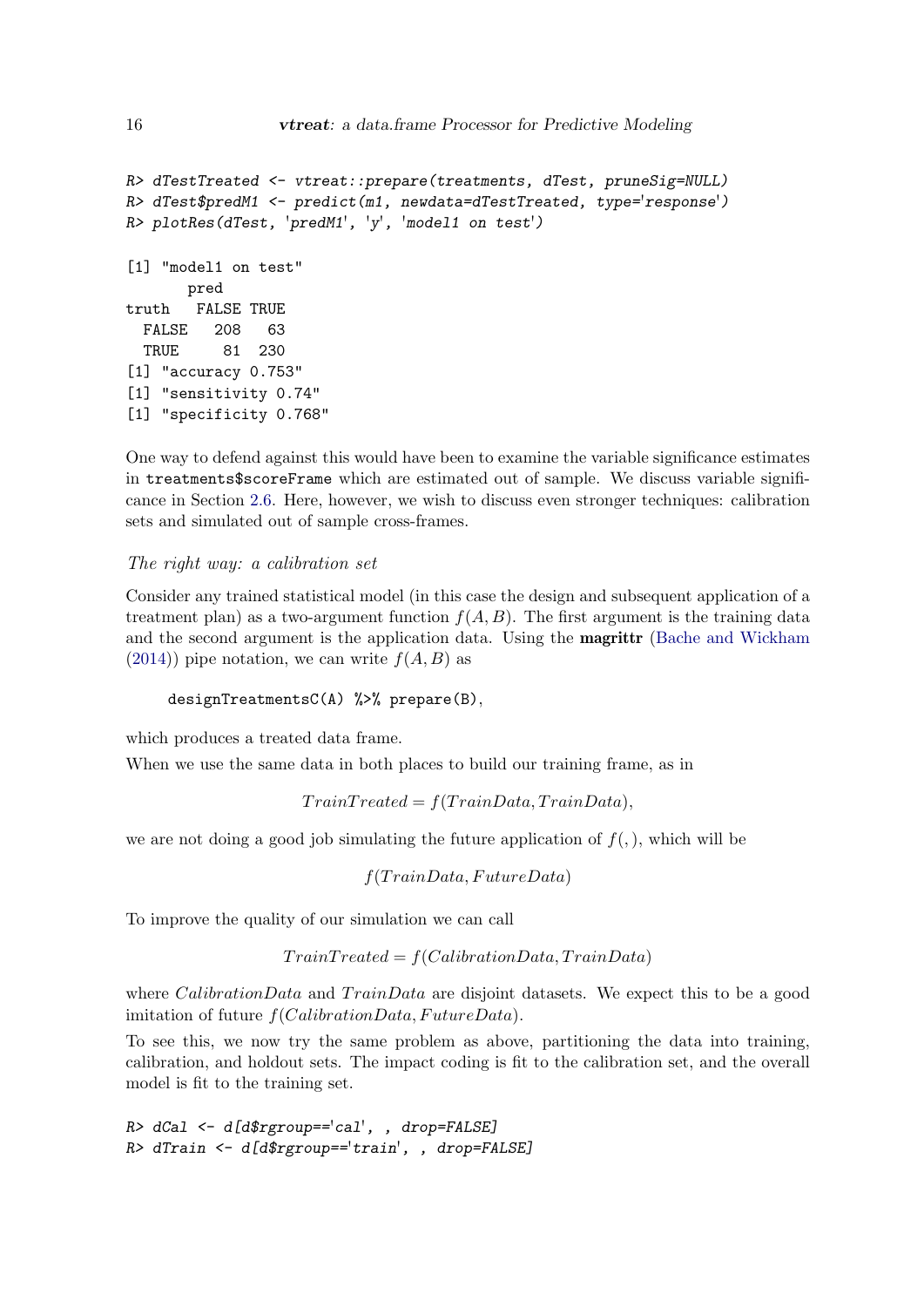```
R> dTest <- d[d$rgroup=='test', , drop=FALSE]
R> treatments <- vtreat::designTreatmentsC(dCal,
                  varlist = c('xBad1', 'xBad2', 'xGood1', 'xGood2'),outcomename='y', outcometarget=TRUE,
+ verbose=FALSE)
R> dTrainTreated <- vtreat::prepare(treatments, dTrain,
+ pruneSig=NULL)
R> newvars \leq setdiff(colnames(dTrainTreated), \vert y' \rangleR> m1 <- glm(y"xBad1_catB + xBad2_catB + xGood1_catB + xGood2_catB,
+ data=dTrainTreated, family=binomial(link='logit'))
R> dTrain$predM1 <- predict(m1, newdata=dTrainTreated, type='response')
R> print(summary(m1))
Call:
glm(formula = y \text{ XBad1}_cath + xBad2_cath + xGood1_cath + xGood2_cathfamily = binomial(link = "logit"), data = dTrainTreated)
Deviance Residuals:
   Min 1Q Median 3Q Max
-2.3490 -0.3823 0.3055 0.4139 2.4888
Coefficients:
           Estimate Std. Error z value Pr(>|z|)
(Intercept) -0.08133 0.12605 -0.645 0.519
xBad1_catB -0.01950 0.02518 -0.774 0.439
xBad2_catB -0.01866 0.02610 -0.715 0.475
xGood1_catB 0.25711 0.01964 13.092 <2e-16 ***
xGood2_catB 0.03668 0.02407 1.524 0.127
---
Signif. codes: 0 '***' 0.001 '**' 0.01 '*' 0.05 '.' 0.1 ' ' 1
(Dispersion parameter for binomial family taken to be 1)
   Null deviance: 768.87 on 554 degrees of freedom
Residual deviance: 412.40 on 550 degrees of freedom
AIC: 422.4
Number of Fisher Scoring iterations: 5
Note that this model successfully recognizes that the xBadi variables are not significant.
Classification performance on the training set is good.
R> plotRes(dTrain, 'predM1', 'y', 'model1 on train')
```
[1] "model1 on train" pred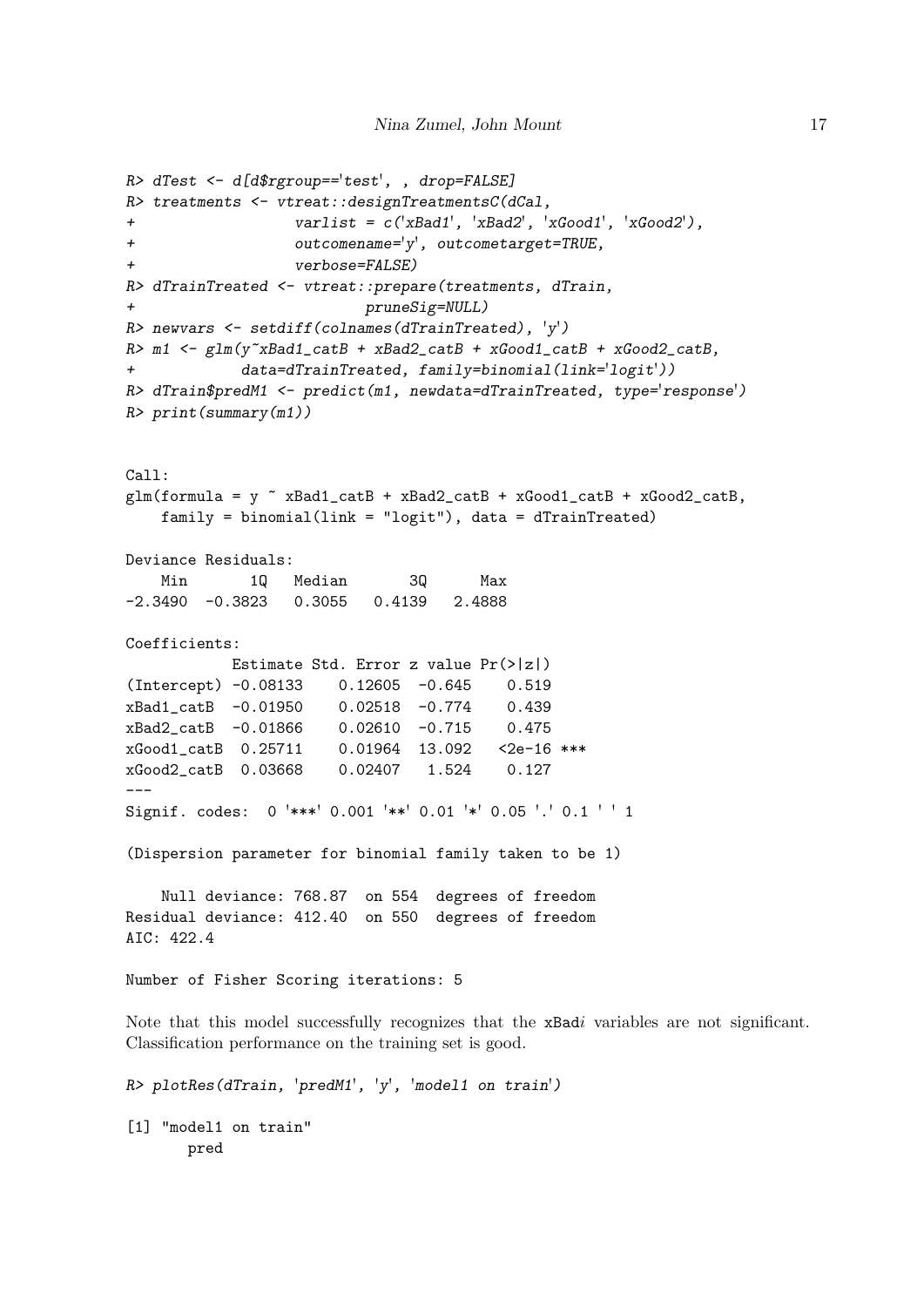```
truth FALSE TRUE
 FALSE 238 31
 TRUE 40 246
[1] "accuracy 0.872"
[1] "sensitivity 0.86"
[1] "specificity 0.885"
```
Classification performance on the holdout set is now similar to training. The three way split of the data has resolved the overfit issue in two ways: training performance is closer to test performance, and test performance is better than that with the model fit using the naive data partition.

```
R> dTestTreated <- vtreat::prepare(treatments, dTest,
+ pruneSig=NULL)
R> dTest$predM1 <- predict(m1, newdata=dTestTreated, type='response')
R> plotRes(dTest, 'predM1', 'y', 'model1 on test')
[1] "model1 on test"
      pred
truth FALSE TRUE
 FALSE 241 30
 TRUE 48 263
[1] "accuracy 0.866"
[1] "sensitivity 0.846"
[1] "specificity 0.889"
```
<span id="page-17-0"></span>Another right way: cross-validation and **vireat** 

Returning to our  $f(A, B)$  notation, another, more statistically efficient approach is to build a cross validated version of f. We split  $TrainData$  into a list of 3 disjoint row intervals:  $Train1, Train2, Train3. Instead of computing f(TrainData, TrainData) compute:$ 

> $TrainTreated = f(Train2 + Train3, Train1) +$  $f(T rain1 + Train3, Train2) +$  $f(T rain1 + Train2, Train3)$

where  $+$  denotes rbind().

This looks a lot like  $f(TrainData, TrainData)$  except it has the important property that no row in the right-hand side is ever worked on by a model built using that row  $-a$  key characteristic that future data will have. We therefore have a good imitation of  $f(TrainData, FutureData)$ .

In other words, we use cross validation ideas to simulate future data. The key point is that we can apply cross validation to any two argument function  $f(A, B)$  and not only to functions of the form  $f(A, B) =$  buildModel(A) %>% scoreData(B). We can use this formulation in stacking or super-learning with  $f(A, B)$  of the form buildSubModels(A)  $\frac{1}{2}$  combineModels(B); the idea applies to improving ensemble methods in general.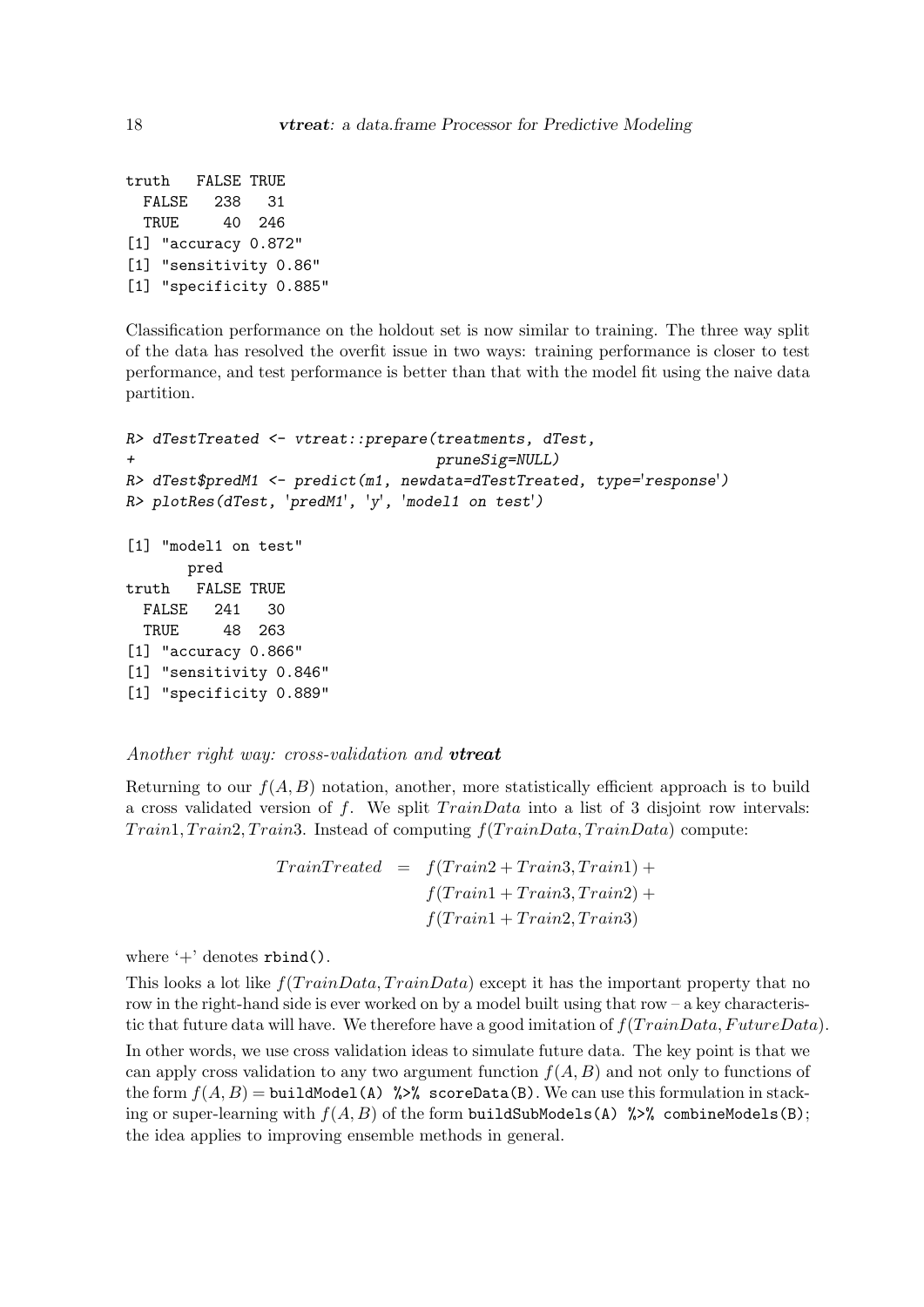See [Mitchell and van de Geer](#page-33-12) [\(2008\)](#page-33-12), [Perlich and Swirszcz](#page-34-15) [\(2010\)](#page-34-15), [Mitchell and van de Geer](#page-33-12) [\(2008\)](#page-33-12), and [van der Laan](#page-34-14) et al. [\(2007\)](#page-34-14) for further discussion of cross-validating submodels, or base learners, in the context of stacked models, or superlearning. In super learning cross validation techniques are used to simulate having built base learner predictions on novel data. The simulated out-of-sample applications of these base learners (and not the base learners themselves) are then used as input data for the next stage learner, or meta-model. In future application the actual base learners are applied and their immediate outputs are used by the meta-model. This is shown in Figure [2.](#page-18-0)



<span id="page-18-0"></span>Figure 2: Schematic of stacking: the meta-model is fit using cross-validated base learner predictions.

In vtreat the "base learners" are single variable treatments and the outer model construction is left to the practitioner, using what we refer to as crossframes for simulation, rather than preparing the training set using a treatment plan. In application the treatment plan is used. This is shown in Figure [3.](#page-19-1)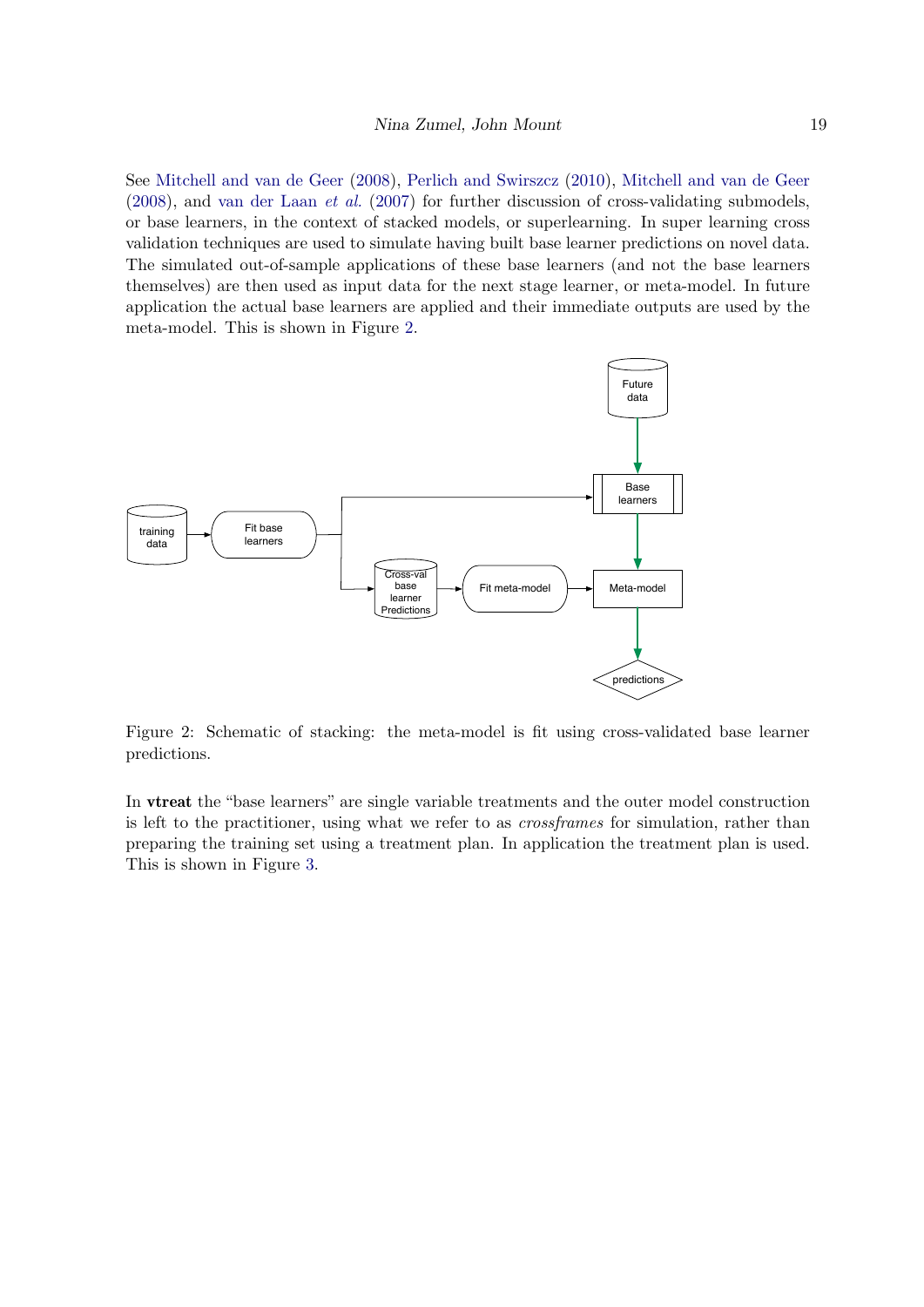

<span id="page-19-1"></span>Figure 3: Schematic of a model fit using a vtreat crossframe.

Note that Figure [2](#page-18-0) and Figure [3](#page-19-1) show the identical structure. In fact (though it was developed independently) one can think of vtreat as a stacked model. We will discuss crossframes in Section [3.4.](#page-28-0)

# <span id="page-19-0"></span>2.6. Wide data: variable significance and variable pruning

Wide data sets–data with many variables relative to the number of exemplars–are computationally difficult for some modeling procedures; and more importantly, they can lead to overfit models that generalize poorly on new data. In extreme cases, wide data can fool modeling procedures into finding models that look good on training data, even when that data has no signal [\(Freedman](#page-33-13) [\(1983\)](#page-33-13)). Too many irrelevant variables can also appreciably slow down model fitting. For these reasons, it may be advisable to prune irrelevant variables before modeling.

Standard approaches to variable pruning include stepwise regression [\(Faraway](#page-33-14) [\(2002\)](#page-33-14)), L1 (lasso) regularization [\(Hastie](#page-33-10) et al. [\(2009\)](#page-33-10)), and the use of Random Forest variable importance estimates [\(Genuer, Poggi, and Tuleau-Malot](#page-33-15) [\(2010\)](#page-33-15)). Stepwise regression in particular suffers from a multiple-experiment bias, and on the bias caused by repeated evaluation of interim models on the same data set.

As an alternative to these approaches, vtreat offers estimates of variable significance and the option of pruning variables based on these significances during the data preparation step. The operational details will be discussed in Section [3.6.](#page-31-0) Variable significances are based on the significance of the corresponding single-variable model. For problems with a numeric outcome, the significance is based on the F statistic of a single variable linear regression; for problems with a categorical outcome, the significance is based on the  $\chi^2$  statistic of a single variable logistic regression.

Care must be taken when estimating the significance of categorical variables; recall that a categorical variable with k levels is equivalent to  $k-1$  indicator variables. These additional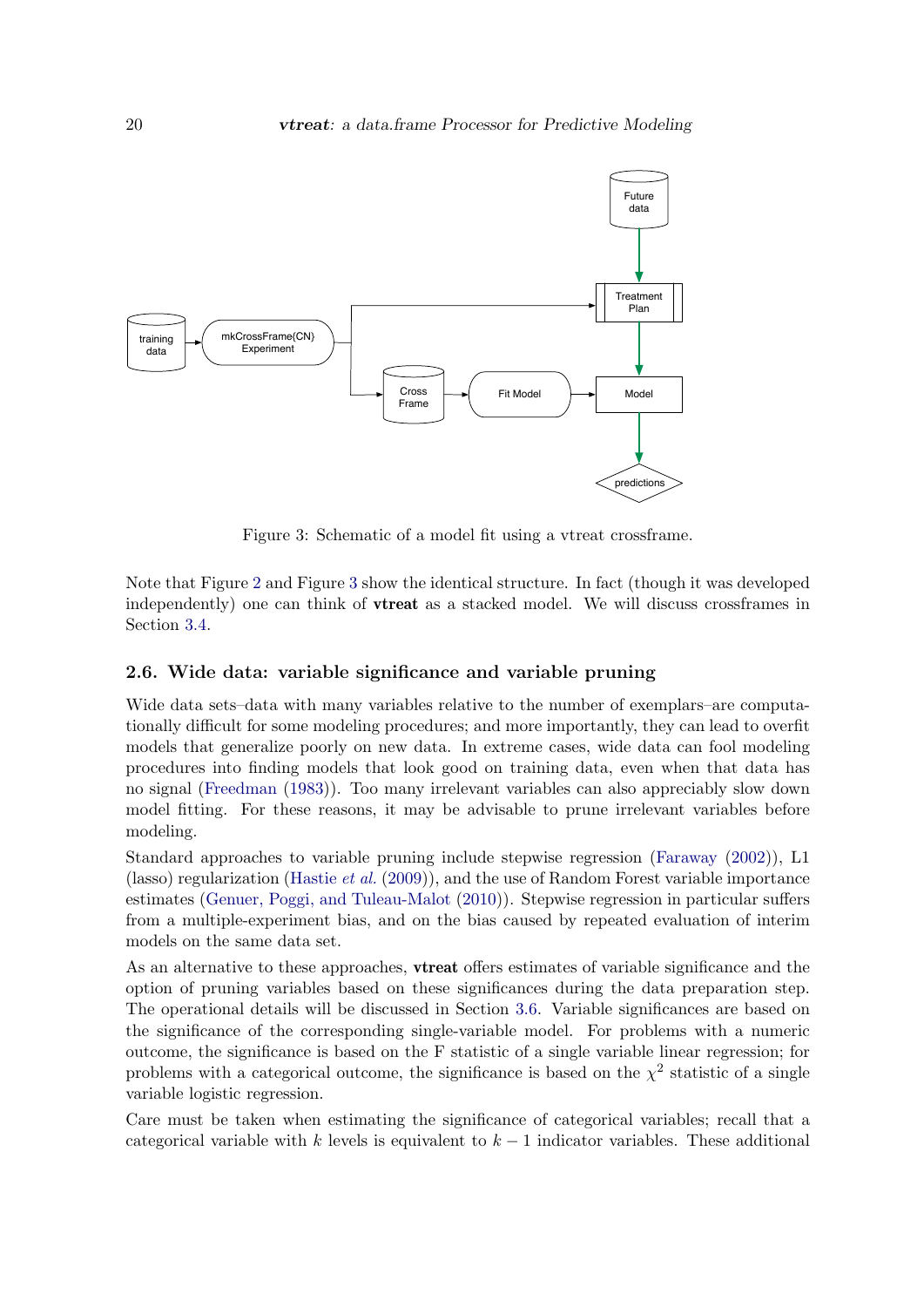degrees of freedom must be accounted for when estimating the significance of the F or  $\chi^2$ statistic.

Variable pruning based on these significances is of course only heuristic. The primary assumption of this heuristic is that a useful variable has a signal that could be detected by a small linear or logistic model *even* if the original relation is complex or non-linear. This can miss variables that are in fact useful in a larger joint model, but which happen to look orthogonal to the outcome when taken alone. $^{11}$  $^{11}$  $^{11}$ 

# Choosing the significance threshold

We can interpret the significance of a variable as the probability that a non-signaling variable would have an F or  $\chi^2$  statistic as large as the value observed. If we have 100 non-signaling variables and we are accepting variables with a significance value less than  $p$ , then we expect to erroneously accept about  $100p$  of the non-signaling variables. So the significance threshold for variable pruning is the false positive rate that we are willing to accept. This false positive rate should be greater than zero, as modeling algorithms should be able to tolerate a few irrelevant variables. As a rule of thumb, we recommend setting the pruning threshold to  $p = 1/n_{var}$ , where  $n_{var}$  is the number of candidate variables.

# A worked example

As an example, we give a regression problem with two numeric inputs (one signal sigN, one noise, noiseN) and two high-cardinality categoric inputs (one signal, sigC, and one noise, noiseC, both with 100 levels).

```
R> set.seed(22451)
R > N < - 500R> sigN <- rnorm(N)R> noiseN <- rnorm(N)R> Nlevels <- 100
R> zip <- paste0('z', format(1:Nlevels, justify="right"))
R> zip <- gsub(' ', '0', zip, fixed=TRUE)
R>R> zipval <- runif(Nlevels); names(zipval)=zip
R> sigC <- sample(zip, size=N, replace=TRUE)
R> noiseC <- sample(zip, size=N, replace=TRUE)
R>R> y <- sigN + zipval[sigC] + rnorm(N)
R> df \leq data.frame(sN = sigN, nN=noiseN,
                   sC = sigC, nC=noiseC, y=y)
```
Designing a treatment plan from this data gives us the following derived variable types (we ignore the catP and catD variable types).

<span id="page-20-0"></span> $11$ This negative effect is typically associated with interactions, but can also be an undesirable feature even of models that are linear over the original variables. Familiar examples include Simpson's paradox and model coefficients that change sign upon introduction of additional variables.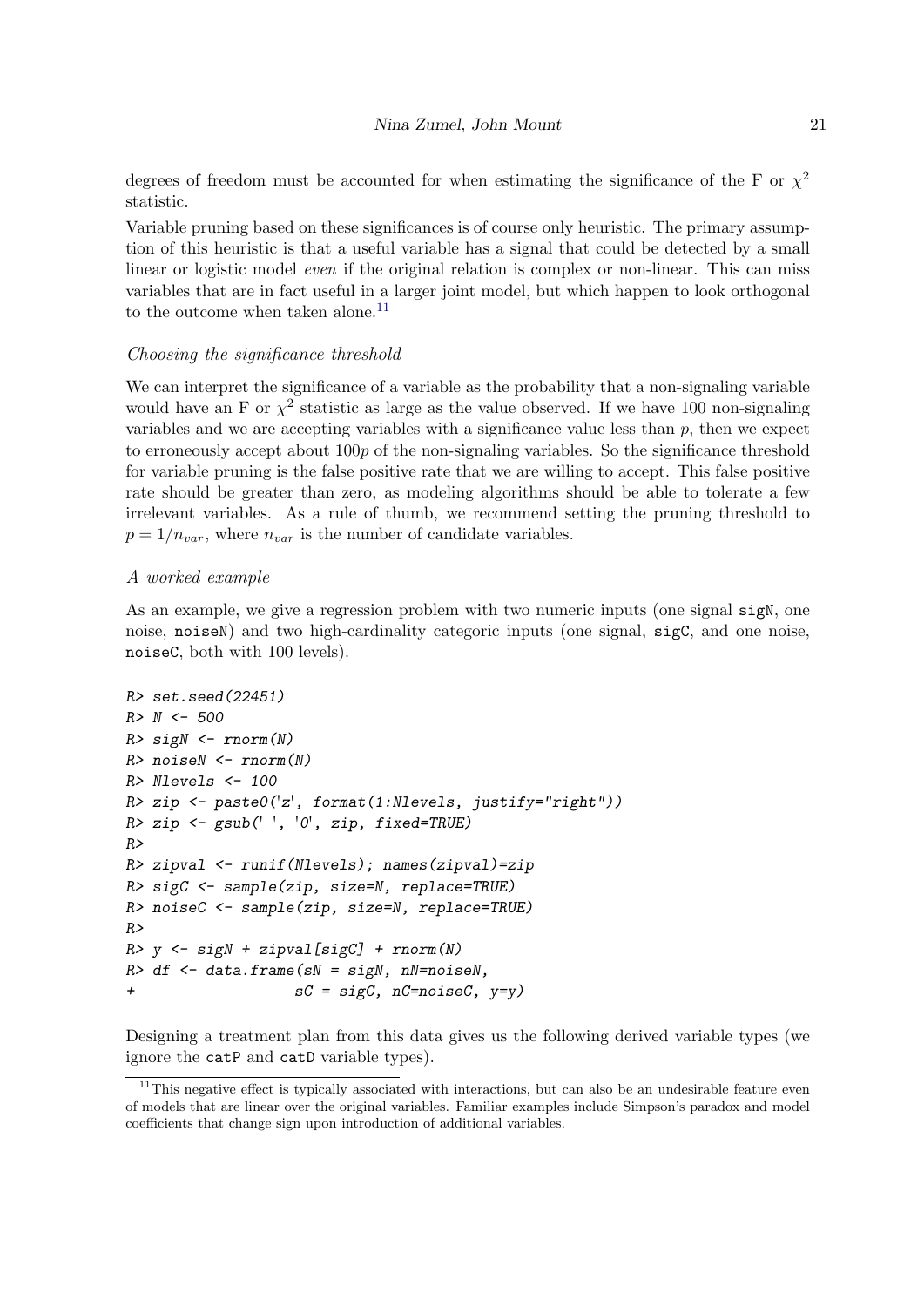```
R> library("vtreat")
R> treatplan <- designTreatmentsN(df,
+ varlist=setdiff(colnames(df), "y"),
+ outcomename="y",
+ verbose=FALSE)
R> sframe <- treatplan$scoreFrame
R> vars <- sframe$varName[!(sframe$code %in% c("catP", "catD"))]
R> sframe[sframe$varName %in% vars,
+ c("varName", "sig", "extraModelDegrees")]
      varName sig extraModelDegrees
1 sN 1.592457e-71 0
2 nN 1.369134e-01 0
4 sC_catN 4.309992e-01 99
7 nC_catN 3.228694e-02 99
9 nC_lev_x_z015 6.141466e-01 0
10 nC_lev_x_z023 6.543513e-01 0
11 nC_lev_x_z030 6.523778e-01 0
12 nC_lev_x_z065 2.140222e-01 0
```
13 nC\_lev\_x\_z068 4.248945e-01 0 14 nC\_lev\_x\_z084 7.308342e-01 0

For each derived variable, vtreat reports a significance estimate and any extra degrees of freedom in the corresponding "one variable model", which helps the user reproduce the corresponding significance calculation. For a categorical variable, the extra degrees of freedom are the number of observed levels minus one. We can plot the significance estimates: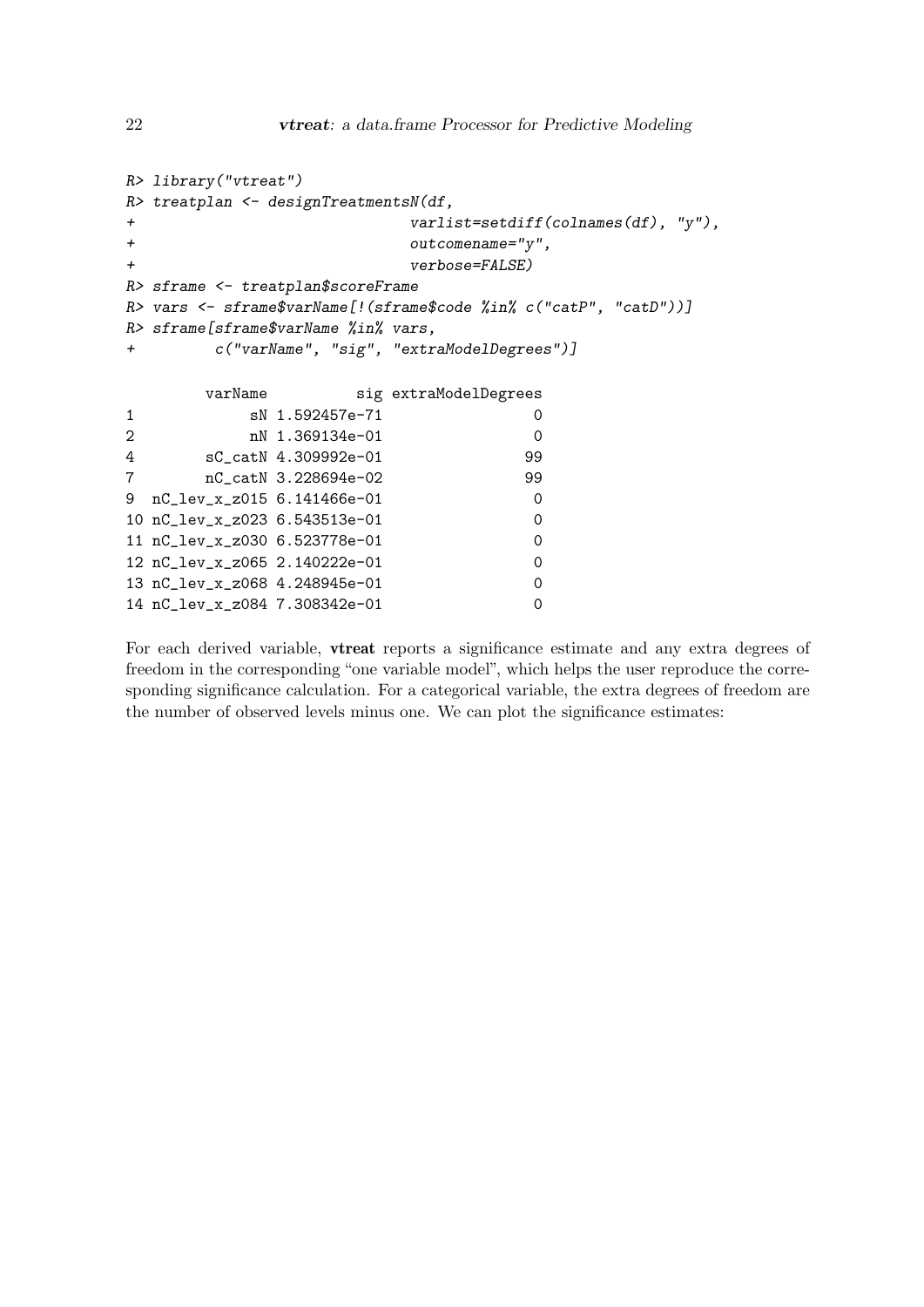

<span id="page-22-0"></span>Figure 4: Estimated significances of derived variables.

The dashed line in Figure [4](#page-22-0) shows the proposed pruning threshold of  $1/n_{var}$ , where being left of the threshold is good. This accepts the signaling numeric variable sN, the impact coding of the signaling categorical variable sC\_catN, and an indicator corresponding to one of sC's levels. All derived variables corresponding to the original noise variables are rejected. Note that several signaling indicator variables are also rejected. This is because this data set is not large enough for these variables to achieve significance. However, much of their utility is still captured in the sc\_catN impact variable.

The function vtreat::prepare takes the argument pruneSig to pass in the desired pruning threshold.

```
R> pruneSig <- 1/length(vars)
R> dfTreat <- prepare(treatplan, df, pruneSig=pruneSig,
+ varRestriction=vars)
R> head(dfTreat)
         sN nC_catN y
1 0.2035616 0.3277152 0.8354587
2 -0.3156755 -0.2389059 -1.2045723
3 -0.5220015 -0.5472413 1.8379891
4 0.2917703 -0.2134639 1.2366201
5 -0.2233112 0.9132010 1.4587825
6 -0.1796532 0.6846848 0.3502096
```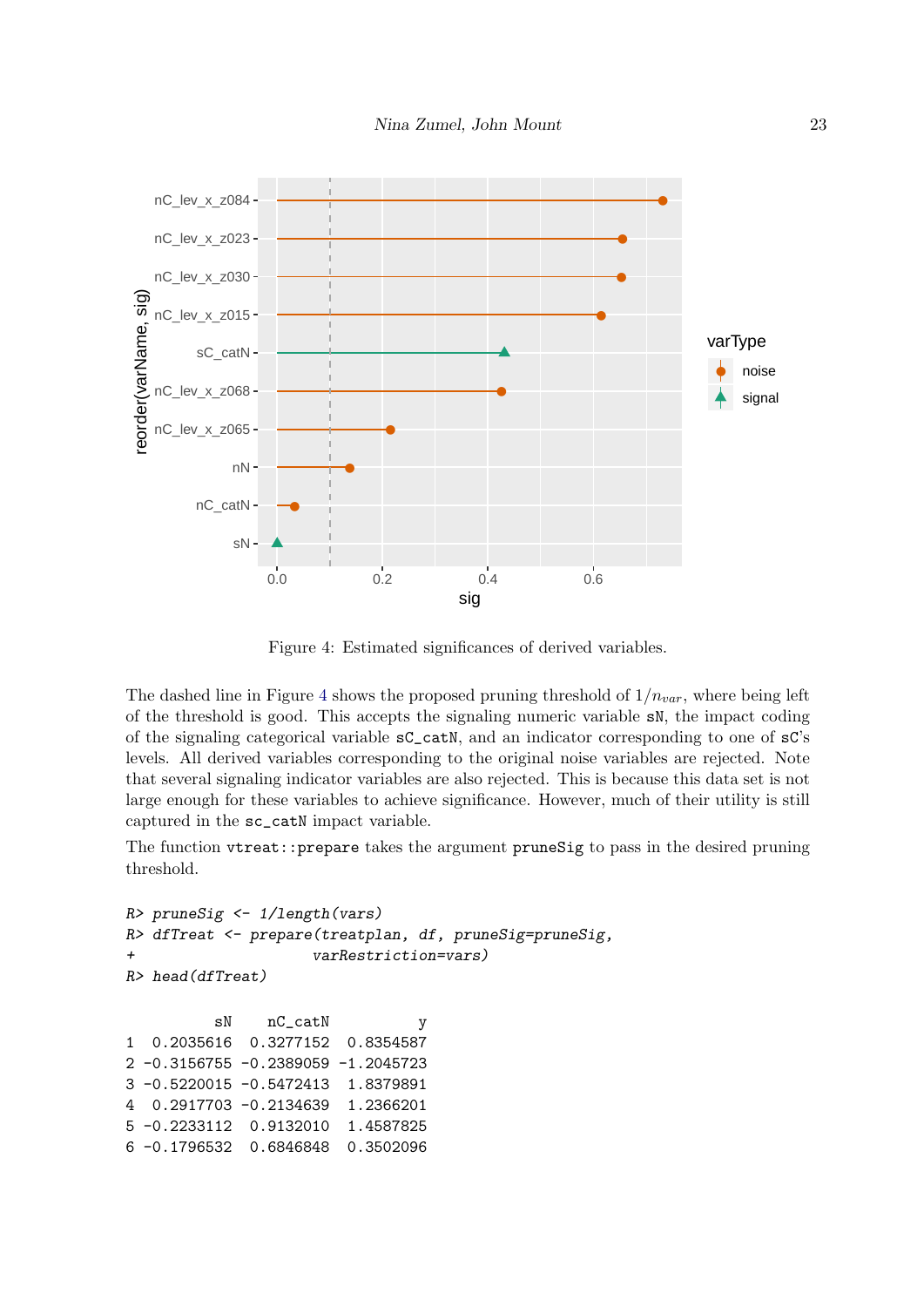# 3. Basic functions of vtreat

<span id="page-23-0"></span>In this section we will discuss the operational aspects of using the **vireat** package, and explain some of the components and conventions of the package. All **vtreat** methods have detailed matching help() and vignettes<sup>[12](#page-23-1)</sup> with examples. The purpose of this section is to document how to use the vtreat package, leaving justification to Section [2.](#page-3-2)

vtreat is designed to prepare data for predictive modeling where the quantity to be predicted is either numeric or is treated as a binomial classification target. vtreat can also prepare data where there is no quantity to be predicted, but this is not its primary purpose.

The basic data preparation and use process is:

- 1. Use vtreat::designTreatments\* to collect statistics on a data.frame and produce a treatment plan.
- 2. Use the treatment plan to process subsequent data.frames for model training and model application, via the function vtreat::prepare.

Model Training



<span id="page-23-3"></span>Figure 5: Schematic of vtreat data preparation and use process.

A processed data.frame has only numeric columns (other than the outcome column<sup>[13](#page-23-2)</sup>), and has no Infinite/NA/NaN values in the derived variable columns. **vireat** serves as a powerful alternative to model.matrix, which is implicitly used in many R modeling tasks.

<span id="page-23-2"></span><span id="page-23-1"></span><sup>12</sup><http://winvector.github.io/vtreat/>

<sup>&</sup>lt;sup>13</sup>Note: during treatment design it is expected that the outcome column itself does not have any Infinite/NA/NaN values and takes on more than one value.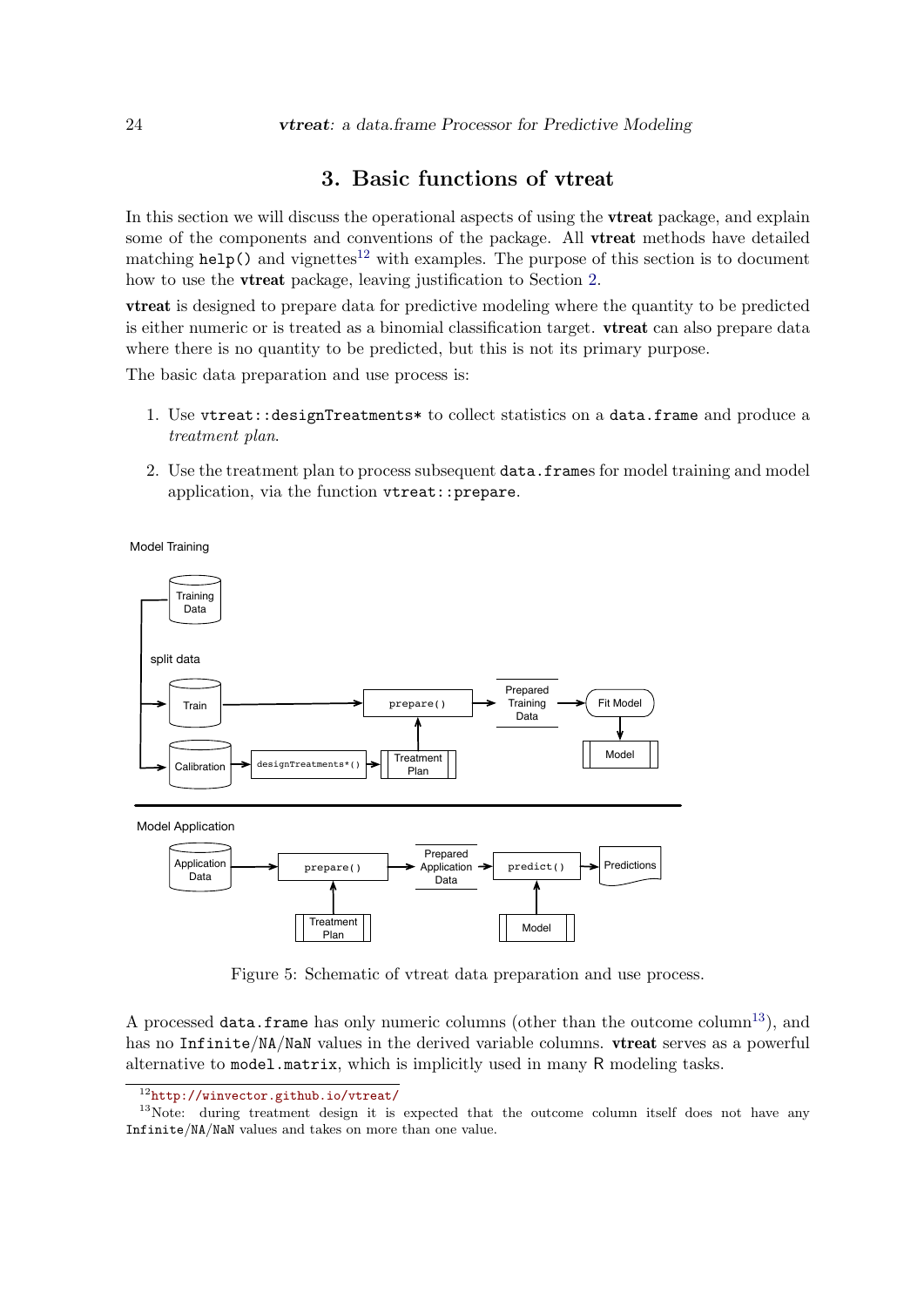As discussed in Section [2.5,](#page-12-0) when the data preparation includes the impact coding of highcardinality categorical variables, one should create the treatment plan on data distinct from the data used to train a model. When using the designTreatments\*/prepare pattern we recommend using a three-way data partition where data is organized into a calibration set (used for the vtreat design phase), a training set (used for subsequent predictive model construction), and a test set (used for final model evaluation). This is shown in Figure [5,](#page-23-3) and we include a worked example of this technique in Section [2.5.](#page-12-0)

Alternatively, one can use a mkCrossFrame\*Experiment/prepare pattern with a more statistically efficient two way partition where training data is used for the design of variable treatments and modeling, and the test data is again used for model evaluation. We discuss this work pattern in Section [3.4;](#page-28-0) we showed the process schematically in Figure [3.](#page-19-1)

We will demonstrate **vireat** operations using the following artificial data.frame, which manifests the data issues that vtreat mitigates.

```
R > d \leq -data-frame(+ x = c('a', 'a', 'b', 'b', \, NA),+ z=c(0, 1, 2, NA, 4),+ y=c(TRUE, TRUE, FALSE, TRUE, TRUE),
+ stringsAsFactors = FALSE)
R> d$yN <- as.numeric(d$y)
R> print(d)x z y yN
```

| 1 | a           | 0  | TRUE      | 1 |
|---|-------------|----|-----------|---|
| 2 | a.          | 1. | TRUE      | 1 |
| 3 |             |    | b 2 FALSE | ი |
| 4 | h           |    | NA TRUE   | 1 |
|   | 5 <na></na> |    | 4 TRUE    | 1 |
|   |             |    |           |   |

Using **vireat** we can process this data.frame a number of ways. In all cases we get back a treatment plan object (itself a portion of a larger structure in the case of  $mkCrossFrame*Experiment$ ) and on this treatments object there is a new data.frame value called scoreFrame that documents the variable transformations. These steps and data structures are demonstrated below.

# 3.1. Designing and applying a treatment plan for a numeric target

In this section, we will create a treatment plan from the data frame d in preparation for fitting a model to predict the numeric target yN.

```
R> library("vtreat")
R> treatments <- designTreatmentsN(d, c('x', 'z'), 'yN')
R> scols <- c('varName', 'sig', 'extraModelDegrees', 'origName', 'code')
R> print(treatments$scoreFrame[, scols])
```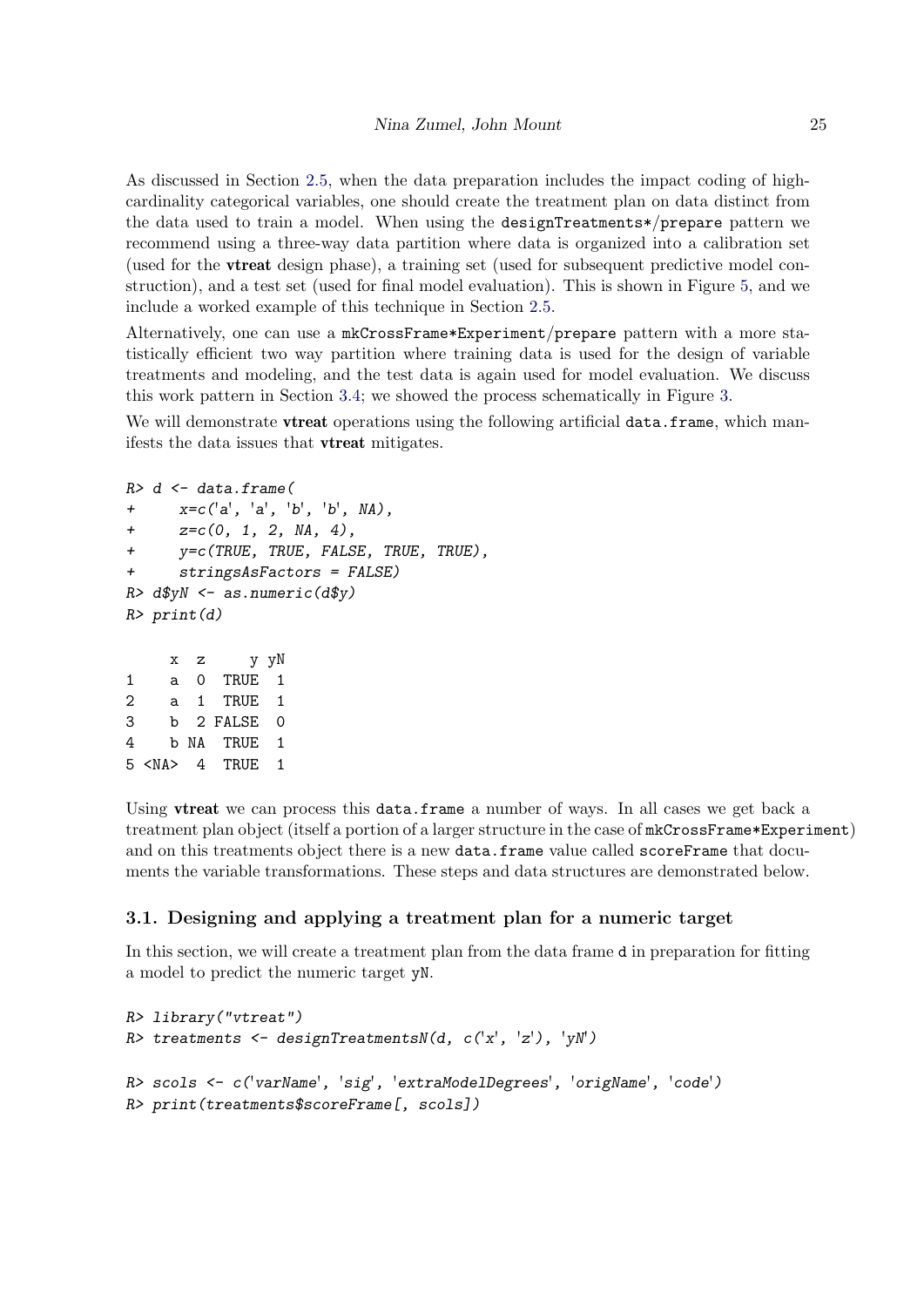|   | varName               |                  | sig extraModelDegrees origName |              | code    |
|---|-----------------------|------------------|--------------------------------|--------------|---------|
| 1 |                       | x_catP 0.6850376 | 2                              | $\mathbf{x}$ | catP    |
| 2 |                       | x_catN 0.5815357 | 2                              |              | x catN  |
| 3 |                       | x_catD 0.4950253 | 2                              |              | x catD  |
| 4 |                       | z 0.8798694      | 0                              |              | z clean |
| 5 | z_isBAD 0.6850376     |                  | 0                              |              | z isBAD |
|   | 6 x_lev_NA 0.6850376  |                  | 0                              | X            | lev     |
|   | 7 x_lev_x_a 0.4950253 |                  | O                              | X            | lev     |
|   | 8 x_lev_x_b 0.2722284 |                  | O                              | $\mathbf{x}$ | lev     |
|   |                       |                  |                                |              |         |

Each new column or variable produced by vtreat is represented in the scoreFrame as a row named by the column varName. Reported information about the new variables includes:

- sig The significance of a single variable linear model built using the variable to predict the target outcome. The significance is based on the appropriate F-test.
- extraModelDegrees This is how many extra degrees of freedom the new variable represents. Notice this value is zero for most variables, and it is the number of levels minus one for derived columns that represent re-encodings of entire ranges of categorical variables.
- origName The original variable that this new variable is derived from.
- code The type of transform used to produce the derived variable, also called the **vireat** variable type.

For designTreatmentsN the possible derived variable types are:

- clean: a numeric variable with all  $NA/NaN/infinite$  values replaced by the mean value of the non-NA/NaN/infinite examples of the variable.
- is\_Bad : a companion to the clean treatment. is\_Bad is an indicator that indicates a value replacement has occurred. For many noisy data-sets this column can be more informative than the clean column!
- lev : a 0/1 indicator indicating a particular value of a categorical variable was present. For example  $x_{\text{lev},x}$ , a is 1 when the original x variable had a value of "a". These indicators are essentially variables representing explicit encoding of levels as dummy variables. In some cases a special level code is used to represent pooled rare values.
- cat\_N : a single variable regression model of the difference in outcome expectation conditioned on the observed value of the original variable. In our example:  $x_c$ catN =  $E[yN|x] - E[yN]$ . This encoding is especially useful for categorical variables that have a large number of levels, but be aware it can obscure degrees of freedom if not used properly.
- cat\_P : the prevalence (frequency) of each categorical level in the training data. This indicates if the original level was rare or common. Not always directly useful in the model, but can be useful in interactions.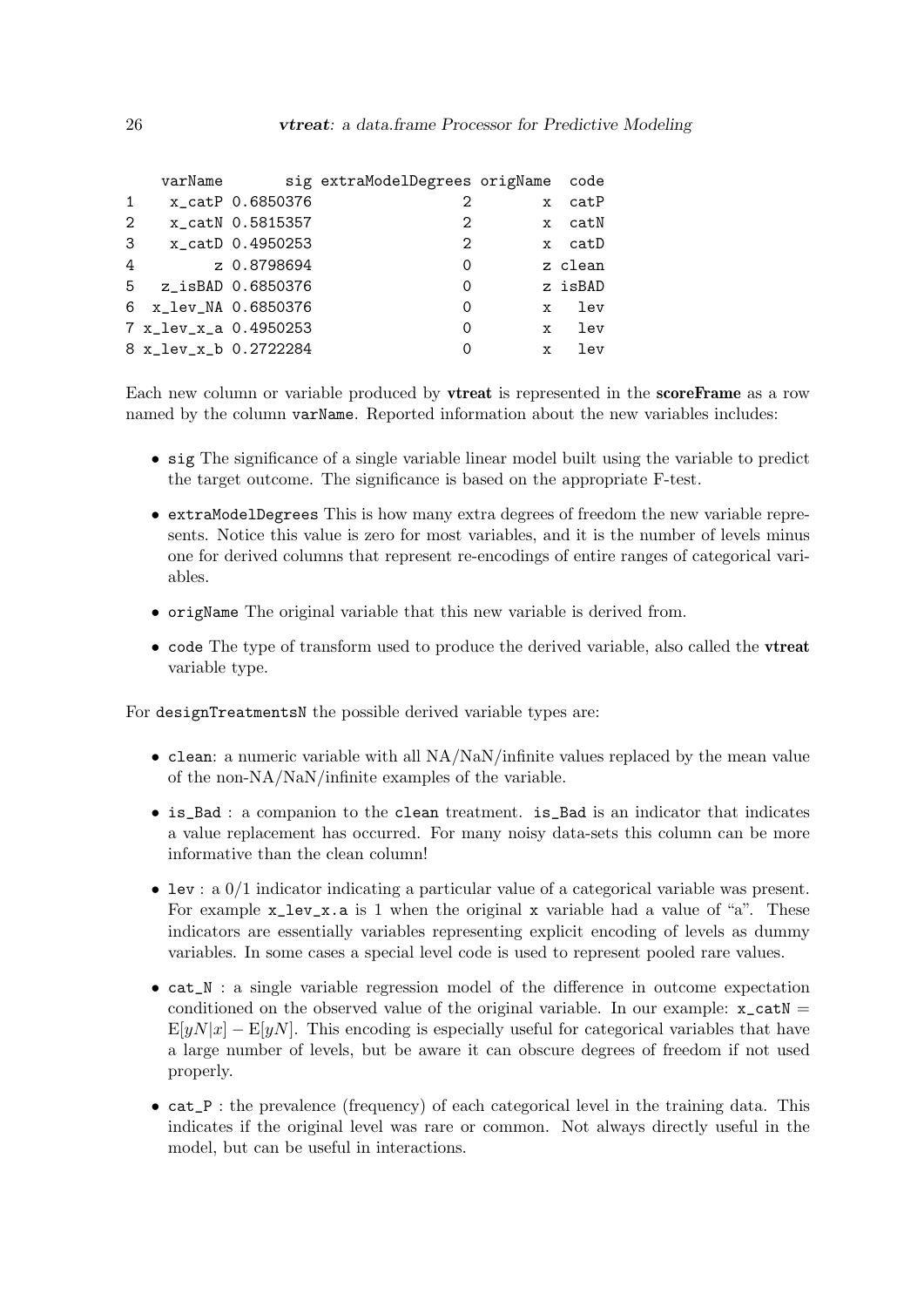• cat\_D : the within-group deviation of the outcome conditioned on each categorical level in the training data. This indicates whether the outcome value is concentrated or diffuse with respect to a particular level. Not always directly useful in the model, but can be useful in interactions.

Once we have treatments we can use it to prepare or transform any data frame that has at least the set of input columns we designed on. Below we demonstrate the procedure on our simple data.frame. The pruneSig argument is the mandatory user supplied significance pruning level; setting it to NULL turns off pruning.

```
R> dTreated <- prepare(treatments, d, pruneSig=NULL)
R> print(dTreated)
```

|  |                             |                |    | x_catP x_catN x_catD z z_isBAD x_lev_NA x_lev_x_a x_lev_x_b yN |                  |
|--|-----------------------------|----------------|----|----------------------------------------------------------------|------------------|
|  | 1 0.4 0.2 0.0000000 0.00    |                |    |                                                                | $0\quad 1$       |
|  | 2 0.4 0.2 0.0000000 1.00    | $\overline{0}$ | () | $\mathbf{1}$                                                   | $0\quad 1$       |
|  | $3$ 0.4 -0.3 0.7071068 2.00 | $\Omega$       |    |                                                                | $1 \quad \Omega$ |
|  | 4 0.4 -0.3 0.7071068 1.75   | $\sim$ 1       |    |                                                                | $1 \quad 1$      |
|  | 5 0.2 0.2 0.7071068 4.00    | $\overline{0}$ |    |                                                                | $0 \quad 1$      |

If present in the input the outcome column is copied into the prepared data.frame. The resulting data frame dTreated can now be used to safely fit a model to predict the outcome yN.

# 3.2. Designing and applying a treatment plan for a categorical target

Preparing a treatment plan for a binomial classification problem is similar to the preparation for a numeric or regression problem. The difference is we call designTreatmentsC and need to supply which value of the target variable is considered to be the positive or target category. In this case the outcome variable is y, and we will use the value TRUE as our target.

```
R> treatments <- designTreatmentsC(d, c('x', 'z'), 'y', TRUE)
```

```
R> print(treatments$scoreFrame[, scols])
```

|                | varName               |                  | sig extraModelDegrees origName |              | code    |
|----------------|-----------------------|------------------|--------------------------------|--------------|---------|
| $\mathbf{1}$   |                       | x_catP 0.4771618 | 2                              | $\mathbf{x}$ | catP    |
| $\overline{2}$ |                       | x_catB 0.5445007 | 2                              |              | x catB  |
| 3              |                       | z 0.8341162      | 0                              |              | z clean |
|                | 4 z_isBAD 0.4771618   |                  | 0                              |              | z isBAD |
|                | 5 x_lev_NA 0.4771618  |                  | 0                              | $\mathbf{x}$ | lev     |
|                | 6 x_lev_x_a 0.2763528 |                  | 0                              | $\mathbf{x}$ | 1ev     |
|                | 7 x_lev_x_b 0.1352282 |                  | 0                              | $\mathbf x$  | lev     |

The scoreFrame is much the same, except that the significance reports the quality of a single variable logistic regression model, so it uses the  $\chi^2$  test. For categorical targets the possible derived variable types are as follows: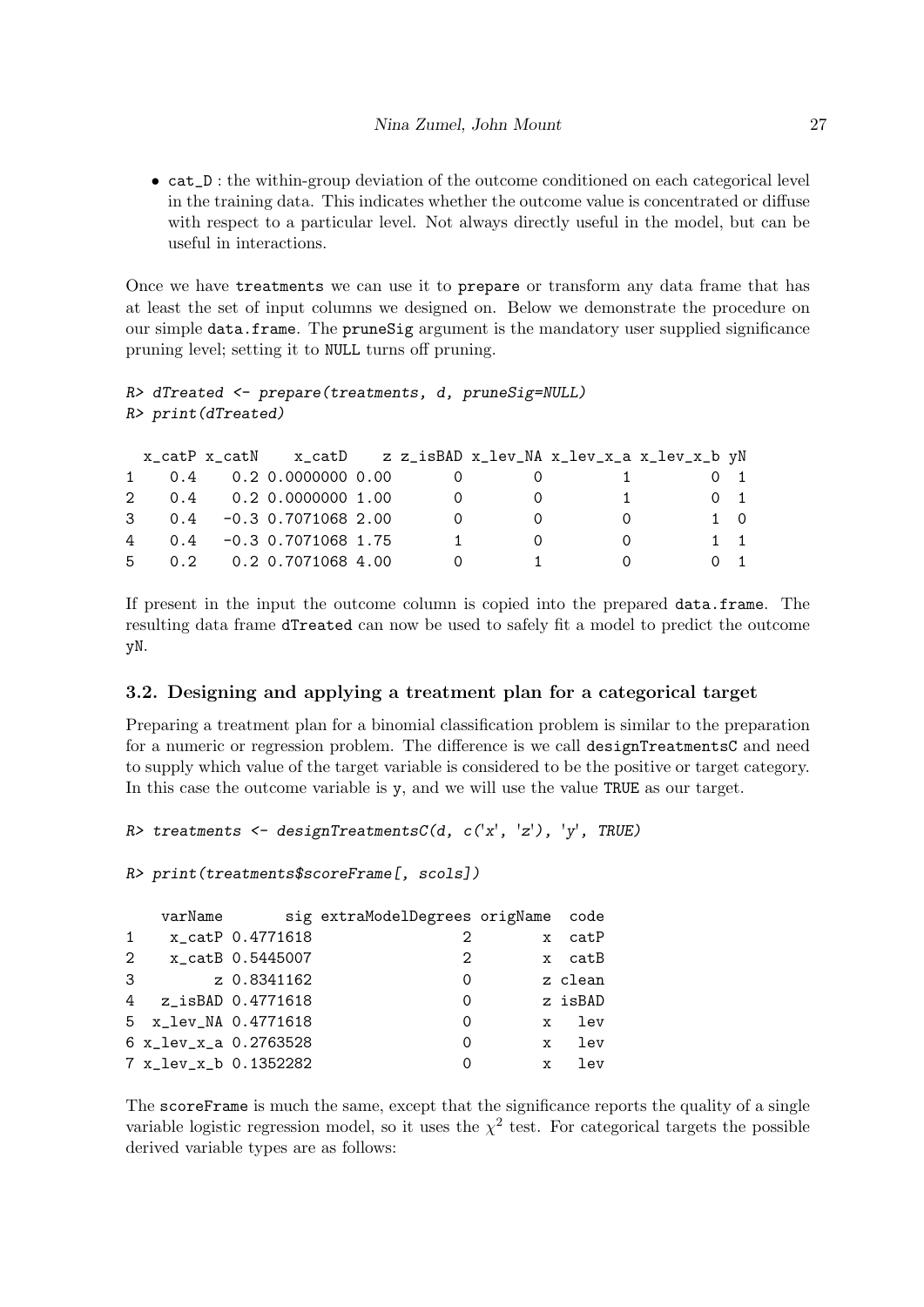- clean : a numeric variable passed through with all NA/NaN/infinite values replaced with either zero or mean value of the non-NA/NaN/infinite examples of the variable.
- is\_Bad : a companion to the clean treatment. is\_Bad is an indicator that indicates a value replacement has occurred. For many noisy datasets this column can be more informative than the clean column!
- lev : a 0/1 indicator indicating a particular value of a categorical variable was present. For example  $x$  lev<sub>x</sub>.a is 1 when the original x variable had a value of "a". These indicators are essentially variables representing explicit encoding of levels as dummy variables. In some cases a special level code is used to represent pooled rare values.
- cat\_B : a single variable Bayesian model of the difference in logit-odds in outcome from the mean distribution, conditioned on the observed value of the original variable. In our example:  $\mathbf{x}\_\text{catB} = \text{logit}(P[y == target|x]) - \text{logit}(P[y == target]).$  This encoding is especially useful for categorical variables that have a large number of levels, but be aware it can obscure degrees of freedom if not used properly.
- cat\_P : the prevalence (frequency) of each categorical level in the training data. This indicates if the original level was rare or common. Not always directly useful in the model, but can be useful in interactions.

And we can prepare data.frames as before.

```
R> dTreated <- prepare(treatments, d, pruneSig=NULL)
R> print(dTreated)
```

|   | x catP | x catB                        |  | z z_isBAD x_lev_NA x_lev_x_a x_lev_x_b | $\mathbf v$ |
|---|--------|-------------------------------|--|----------------------------------------|-------------|
| 1 |        | 0.4 8.517318 0.00             |  |                                        | TRUF.       |
|   |        | 2 0.4 8.517318 1.00           |  |                                        | TRUF.       |
|   |        | $3\qquad 0.4 -1.386219\;2.00$ |  |                                        | 1 FALSE     |
| 4 |        | 0.4 -1.386219 1.75            |  |                                        | TRUE.       |
|   |        | 5 0.2 7.824221 4.00           |  |                                        | TRUE.       |

## 3.3. Designing and applying a treatment plan with no target

If there is no target to be predicted (or no outcome variable) vtreat can still be used to prepare data. In this case the preparation is limited to column cleaning, indication of missing values and production of dummy/indicator variables. No-target is not a primary intended use of vtreat but is supplied as a convenience for users who may have this data preparation need.

The procedure is as follows:

```
R> treatments <- designTreatmentsZ(d, c('x', 'z'))
```

```
R> print(treatments$scoreFrame[, scols])
```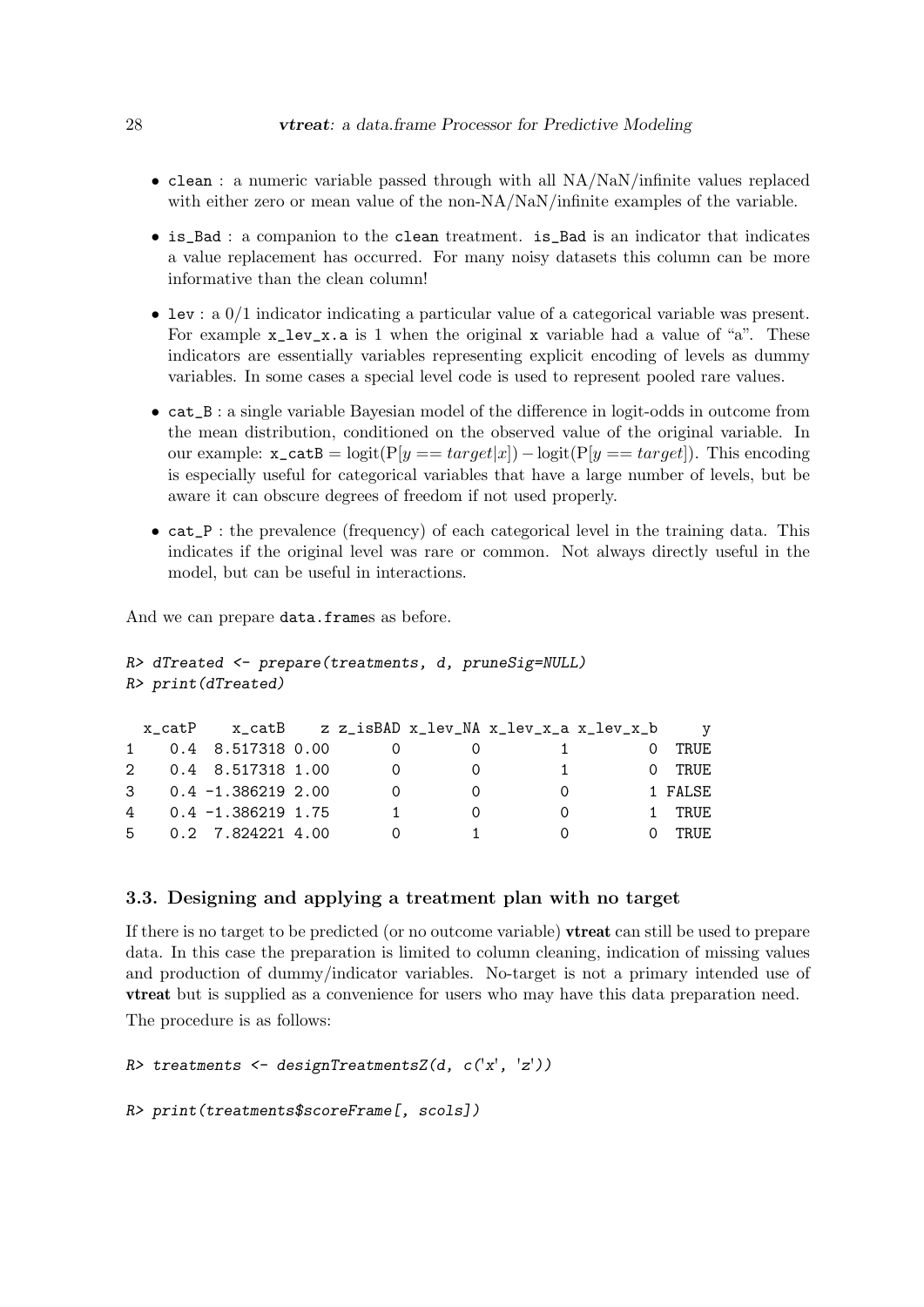|               |                             | varName sig extraModelDegrees origName code |                     |
|---------------|-----------------------------|---------------------------------------------|---------------------|
| $\mathbf{1}$  | x_catP                      | 2                                           | x catP              |
| $\mathcal{D}$ | $z = 1$                     | $\left( \right)$                            | z clean             |
|               | $3 \times iSBAD \quad 1$    | $\left( \right)$                            | z isBAD             |
|               | $4 \times \text{lev}$ NA 1  | $\left( \right)$                            | x lev               |
|               | $5 x_{av}$ x $x_{av}$ 1     | $\left( \right)$                            | x lev               |
|               | $6 \times \text{lev}_x$ b 1 |                                             | lev<br>$\mathbf{x}$ |

The variable types produced when there is no predictive target are as follows.

- clean : a numeric variable passed through with all NA/NaN/infinite values replaced with either zero or mean value of the non-NA/NaN/infinite examples of the variable.
- is\_Bad : a companion to the clean treatment. is\_Bad is an indicator that indicates a value replacement has occurred.
- lev : a  $0/1$  indicator indicating a particular value of a categorical variable was present. For example  $x_{\text{lev},x}$  a is 1 when the original x variable had a value of "a". These indicators are essentially variables representing explicit encoding of levels as dummy variables. In some cases a special level code is used to represent pooled rare values.
- cat\_P : the prevalence (frequency) of each categorical level in the training data. This indicates if the original level was rare or common.

And we can prepare data.frames as follows.

```
R> dTreated <- prepare(treatments, d, pruneSig=NULL)
R> print(dTreated)
```

|                | x_catP                |               |  | z z_isBAD x_lev_NA x_lev_x_a x_lev_x_b |  |
|----------------|-----------------------|---------------|--|----------------------------------------|--|
|                | $1 \quad$<br>0.4 0.00 |               |  |                                        |  |
|                | 2 0.4 1.00            |               |  |                                        |  |
|                | $3 \t 0.4 \t 2.00$    |               |  |                                        |  |
| $\overline{4}$ |                       | $0.4 \; 1.75$ |  |                                        |  |
| 5              |                       | 0.24.00       |  |                                        |  |

# <span id="page-28-0"></span>3.4. Cross-frames and nested models

In all cases above we have produced a treatment plan called treatments and a prepared version of our original data.frame called dTreated. Each of these examples has the undesirable property that the exact same data d was used to collect statistics to design the data preparation plan and then used when applying the transformation. This can lead to its own form of undetected over-fitting (see Section [2.5](#page-12-0) for discussion) and is an issue worth avoiding. One way to avoid the issue is to reserve a fraction of data for only the treatment design phase and to not re-use that data for any other modeling or evaluation step. This is demonstrated in Section [2.5.2.](#page-15-0) This procedure can be statistically inefficient, so it is important to have an alternative which we call "cross frames" or "simulated out of sample frames".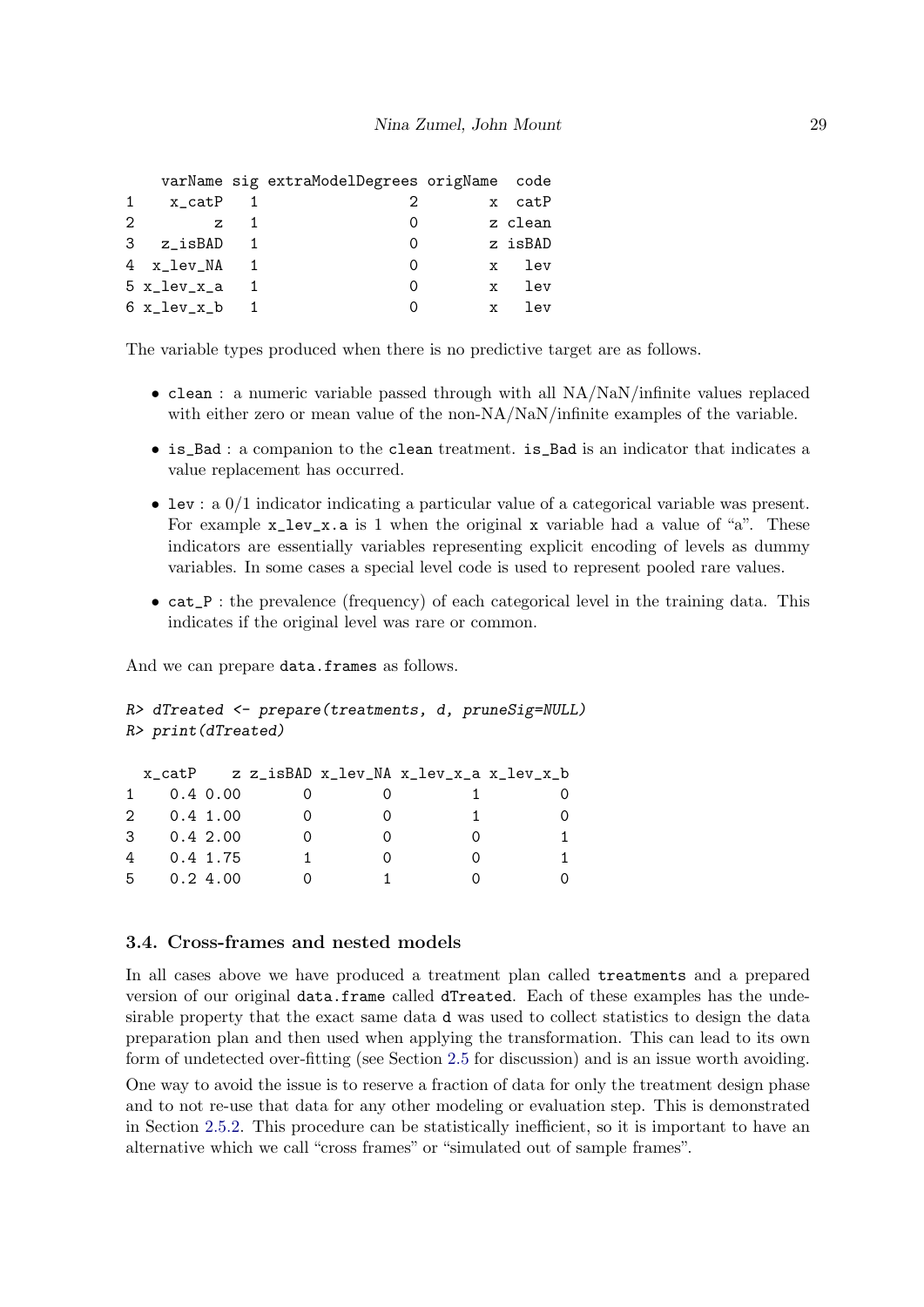Designing and applying a treatment plan and a simulated out of sample frame for a numeric target

Instead of the designTreatmentsN/prepare sequence we produce our treatments and prepared data.frame in one step as shown below.

```
R> cfe <- mkCrossFrameNExperiment(d, c('x', 'z'), 'yN')
R> treatments <- cfe$treatments
R> dTreated <- cfe$crossFrame
```
At this point we have a treatments object (with a scoreFrame value inside it) and a prepared or treated copy of our original data frame d. We can use the prepared data, dTreated, to fit a model to predict the outcome yN. We can use the treatment plan treatments to prepare future application data as before. The merit of using  $m$ **kCrossFrameNExperiment** is that each row of the treated training data frame is produced by cross-validation: the treatment plan that produces each row was designed excluding that row. See Section [2.5.3](#page-17-0) for a discussion. This simulates what will be true for future application data (which is also not involved in the formation of the treatment plan) and decreases the issue of nested modeling bias.

By default mkCrossFrameNExperiment uses 3-fold cross-validation; this is controlled by the parameter ncross.

A few things to note:

- The cfe\$treatments treatment plan is estimated using all of the data d.
- cfe\$crossFame doesn't necessarily equal prepare(cfe\$treatments, d, ...).
- Due to the possibility of re-sampling dTreated may not be a deterministic function of d. The re-sampling method used is given as the string cfe\$method and the exact re-sampling plan is returned as cfe\$evalSets.

Designing and applying a treatment plan and a simulated out of sample frame for a categorical target

For a categorical target the cross-frame procedure demonstrated below:

```
R> cfe <- mkCrossFrameCExperiment(d, c('x', 'z'), 'y', TRUE)
R> treatments <- cfe$treatments
R> dTreated <- cfe$crossFrame
```
# 3.5. Sampling controls

The mkCrossFrame\*Experiment methods are centered around building a re-sample of the original data frame. The designTreatments\* methods also use this technique to score complicated variables (those with more than zero hidden degrees of freedom in the scoreFrame) and get more reliable significance estimates. The user may need some control of the structure of this re-sampling. To allow control mkCrossFrame\*Experiment methods take an argument called splitFunction which accepts a user supplied function with signature function(nRows, nSplits, dframe, y), where: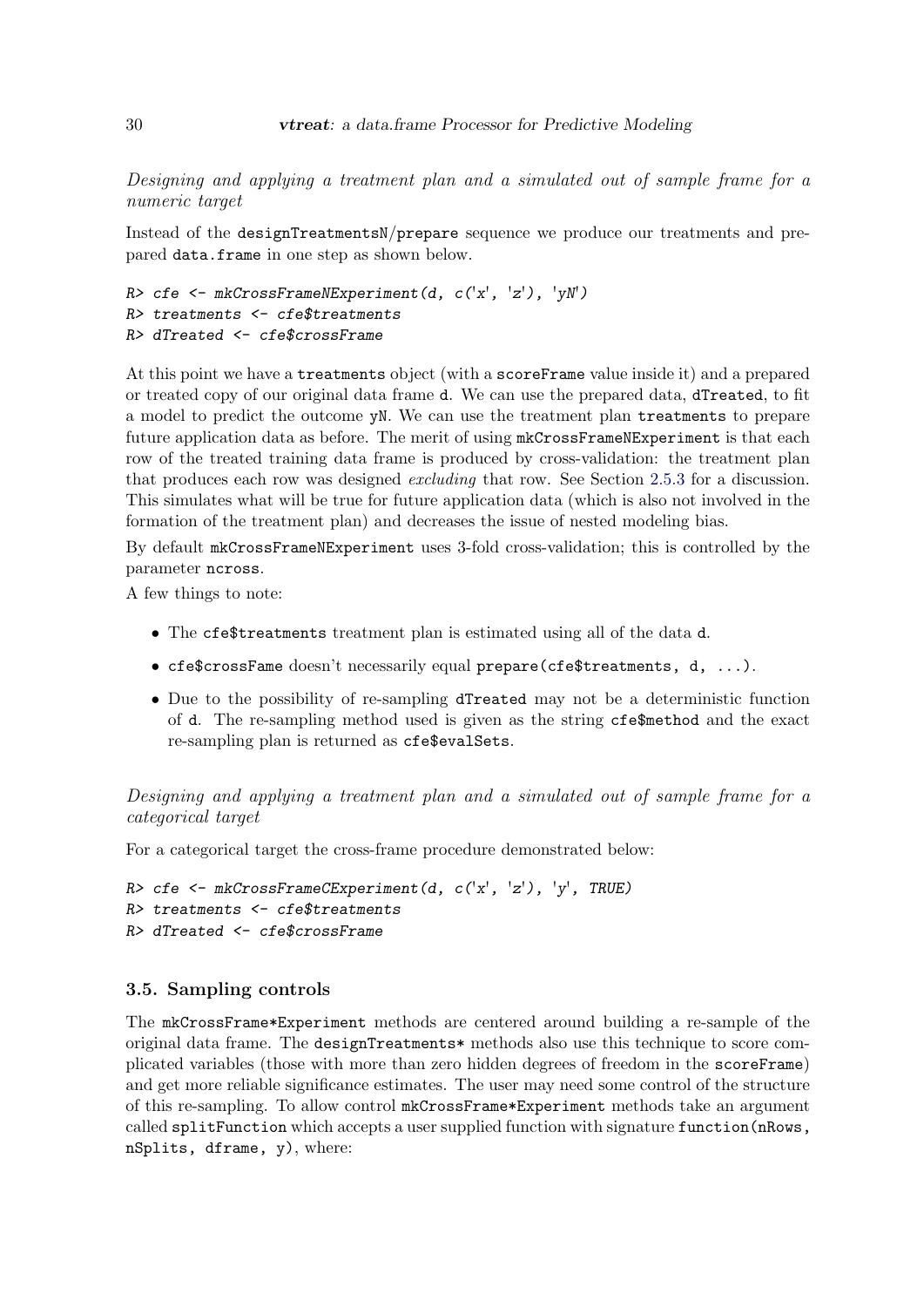- nRows is the number of rows you are trying to split.
- nSplits is the number of split groups you want. This argument is ignored when doing one-way holdout (leave-one-out cross validation).
- dframe is the original data frame, which can be used to identify groups and other features that influence the re-sampling.
- y is the outcome, given as numeric values; vtreat converts categorical targets to an indicator before calling the re-sampling function. y can be used for stratification.

The function should return a list of lists. The ith element should have slots train and app, where [[i]]\$train designates the training data used to fit the model that evaluates the data designated by [[i]] \$app.

The structure returned by a splitFunction is easiest to show through an example. Here we split a hypothetical 3-row data frame into 3 partitions, using the vtreat::oneWayHoldout function. The remaining arguments to the function are NULL because vtreat:: oneWayHoldout ignores them.

```
R> str(vtreat::oneWayHoldout(3, NULL, NULL, NULL))
```

```
List of 3
 $ :List of 2
  ..$ train: int [1:2] 2 3
  ..$ app : int 1
 $ :List of 2
  ..$ train: int [1:2] 1 3
  ..$ app : int 2
 $ :List of 2
  ..$ train: int [1:2] 1 2
  ..$ app : int 3
 - attr(*, "splitmethod")= chr "oneway"
```
Each partition designates the indices of a two-row "training set" that can be used to build a model to score the data in the one-row "application set". The training and application sets are complementary to each other. The above is a leave-one-out cross validation plan. Internally, vtreat uses this structure to specify the construction of the cross frames in mkCrossFrame\*Experiment.

vtreat supplies a number of cross validation split/plan implementations:

- kWayStratifiedY: k-way y-stratified cross-validation. This is the vtreat default splitting plan.
- kWayCrossValidation: k-way unstratified cross-validation
- makekWayCrossValidationGroupedByColumn: k-way y-stratified cross-validation that preserves grouping (for example, all rows corresponding to a single customer or patient, etc). This is a generator that returns the complex splitting plan function, and only recommended when absolutely needed.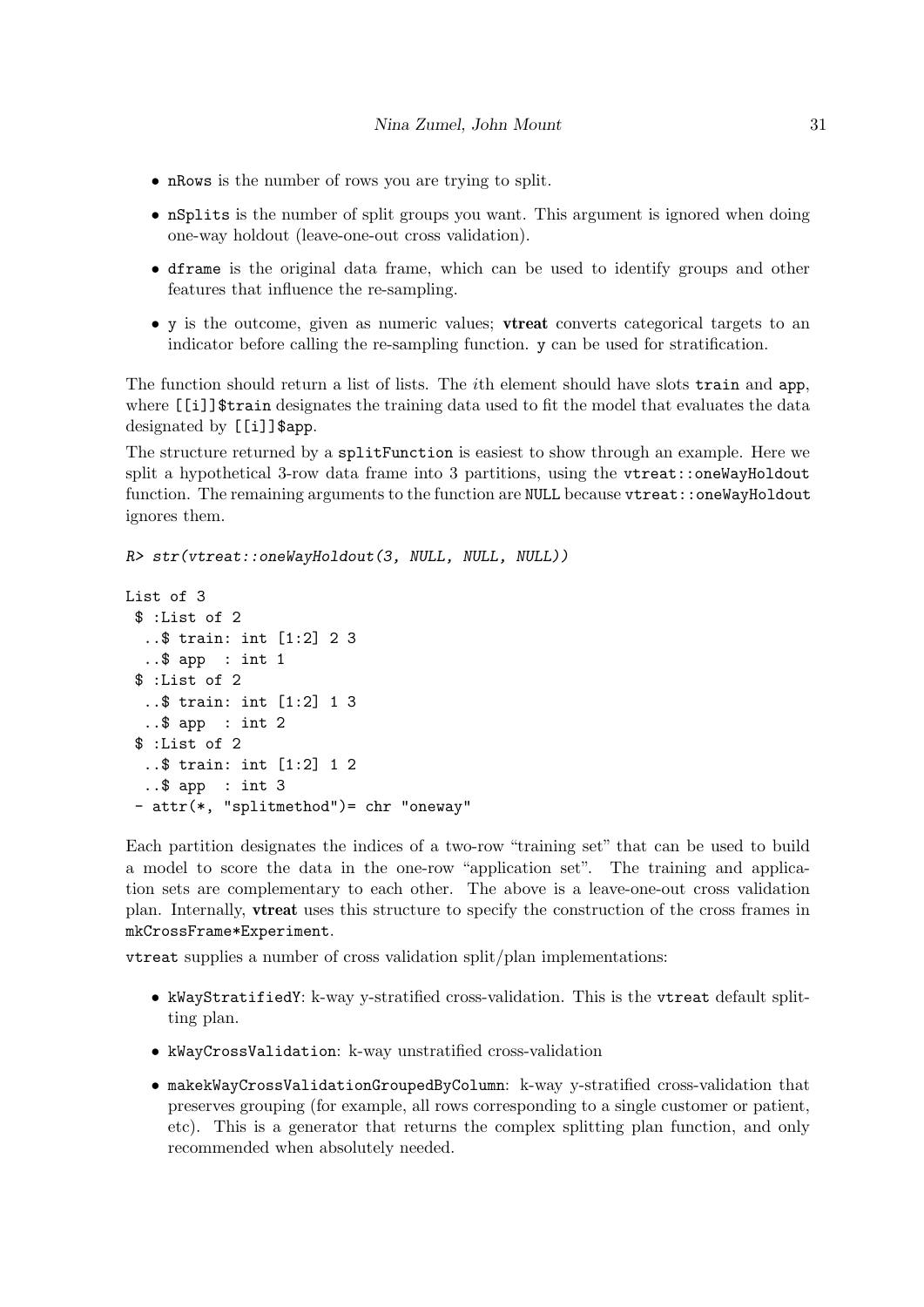• oneWayHoldout: jackknife, or leave-one-out cross-validation.<sup>[14](#page-31-1)</sup>

# <span id="page-31-0"></span>3.6. Variable significance

The vtreat treatment design methods report variable significances in the treatment object's scoreFrame. Significances are also used as pruning thresholds in various places, including prepare's required argument pruneSig that (if not NULL) is used to prune variables.

There are issues when using the same data to produce a treatment and to score the quality of the treatment (please see Section [2.5\)](#page-12-0). For "simple variables" (those which have extraModelDegrees  $\leq 0$ , variable significances are computed naively: directly on the data used to design them. For complex variables (those which have extraModelDegrees  $> 0$ ), vtreat uses a simulated out of sample cross-validation procedure to estimate the variable significance (see Section [2.5\)](#page-12-0).

#### Significance pruning

Most current machine learning methods can be overwhelmed by large numbers of irrelevant variables, even those methods that include cross-validation, regularization, and early stopping as part of their design.[15](#page-31-2) Therefore, variable pruning before modeling is often advisable.

Because there are several candidate variables to evaluate, variable evaluation and significancebased pruning suffers from the multiple comparisons problem. A pragmatic solution is to set the pruning threshold as the most permissive (largest) value that compensates for this issue: one over the number of candidate variables. Please see Section [2.6](#page-19-0) for details.

# 3.7. Rare level options

The methods designTreatments\* and mkCrossFrame\*Experiment provide some extra parameters to control rare level processing for categorical variables.

- minFraction: only levels of a categorical variable that occur with at least a minFraction frequency in the treatment design data are eligible to be re-encoded as new indicator or dummy variables. This option defaults to 0.02 so that each categorical will by default only expand into a limited number of new indicator variables.
- rareSig: levels that achieve a statistical significance *score* higher (less significant) than rareSig are suppressed and not eligible to contribute modeling effects. Per-level significance tests can be expensive, and rareSig defaults to NULL meaning "off."
- rareCount: Levels that occur no more than rareCount times during training are eligible to be re-coded as a common "rare level" symbol unless they fail a statistical test driven by rareSig. This feature is described in a vignette, but is mostly inferior to using a catP variable (or using an interaction of a catN or catB with a catP). The default is 0, meaning this control defaults to "off."

<span id="page-31-1"></span><sup>&</sup>lt;sup>14</sup>Note leave-one-out cross-validation can leak the expected value of y, so should not be a preferred method in nested modeling situations.

<span id="page-31-2"></span><sup>&</sup>lt;sup>15</sup> Please see [Mount](#page-34-16) [\(2014\)](#page-34-16) for worked examples of non-pruned useless variables overwhelming naive Bayes, decision trees, logistic regression and random forests.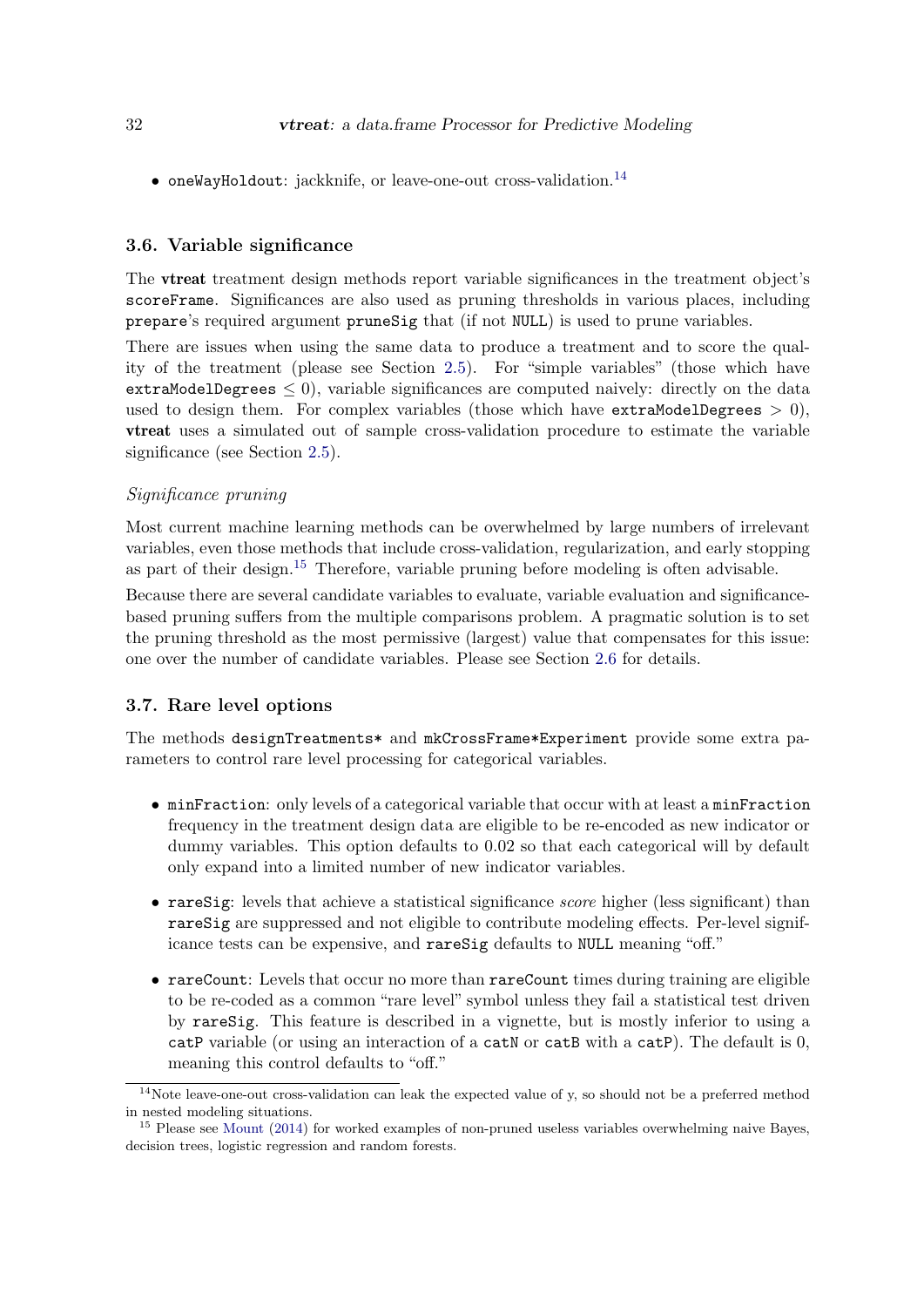• smFactor: Number of pseudo-observations to add as a Laplace smoothing factor (to reduce the range of predictions of rare levels).

Currently vtreat does not supply per-variable settings of these controls; one setting is used for the entire process.

# 3.8. Parallelism

For large datasets vtreat treatment design can take some time (though usually much less time than the modeling steps that follow). To help mitigate this, **vireat** operations take an argument parallelCluster. This argument can be a parallel operation cluster built by the package parallel or snow. If given such an argument vtreat will schedule operations using parallel::parLapplyLB. vtreat's use of parallelism is compatible with socket clusters, so it should work on all R architectures.

A typical use of parallelism is given below.

```
R> ncore <-2R> parallelCluster <- parallel::makeCluster(ncore)
R> cfe <- mkCrossFrameNExperiment(d, c('x', 'z'), 'yN',
+ parallelCluster=parallelCluster)
R> parallel::stopCluster(parallelCluster)
```
# 3.9. Scaling

prepare and mkCrossFrame\*Experiment both accept an argument called scale which defaults to FALSE. If set to TRUE, all derived variables or columns are rescaled to "y-units." See [Zumel](#page-34-3) [\(2016b\)](#page-34-3) for details.

The scaling feature is particularly useful as a pre-processing step for principal components analysis, clustering, and general dimension reduction<sup>[16](#page-32-1)</sup>.

# 4. Current limitations of vtreat

<span id="page-32-0"></span>In this section we briefly identify some of the limitations of the current **vtreat** implementation. vtreat has recently added big data capabilities (via vtreat::rquery\_prepare()) and multi-class classification extensions (through vtreat::mkCrossFrameMExperiment()). However there are still directions for potential improvement:

- vtreat does not currently help look for interactions involving high cardinality categorical variables, beyond converting common levels to indicators.
- vtreat's missing value treatment is isolated and point-wise, not conditioned other variables or distributional.

<span id="page-32-1"></span> $16$  In such applications it makes sense to center and scale the dependent or target variable y to be mean zero and variance one before treatment design.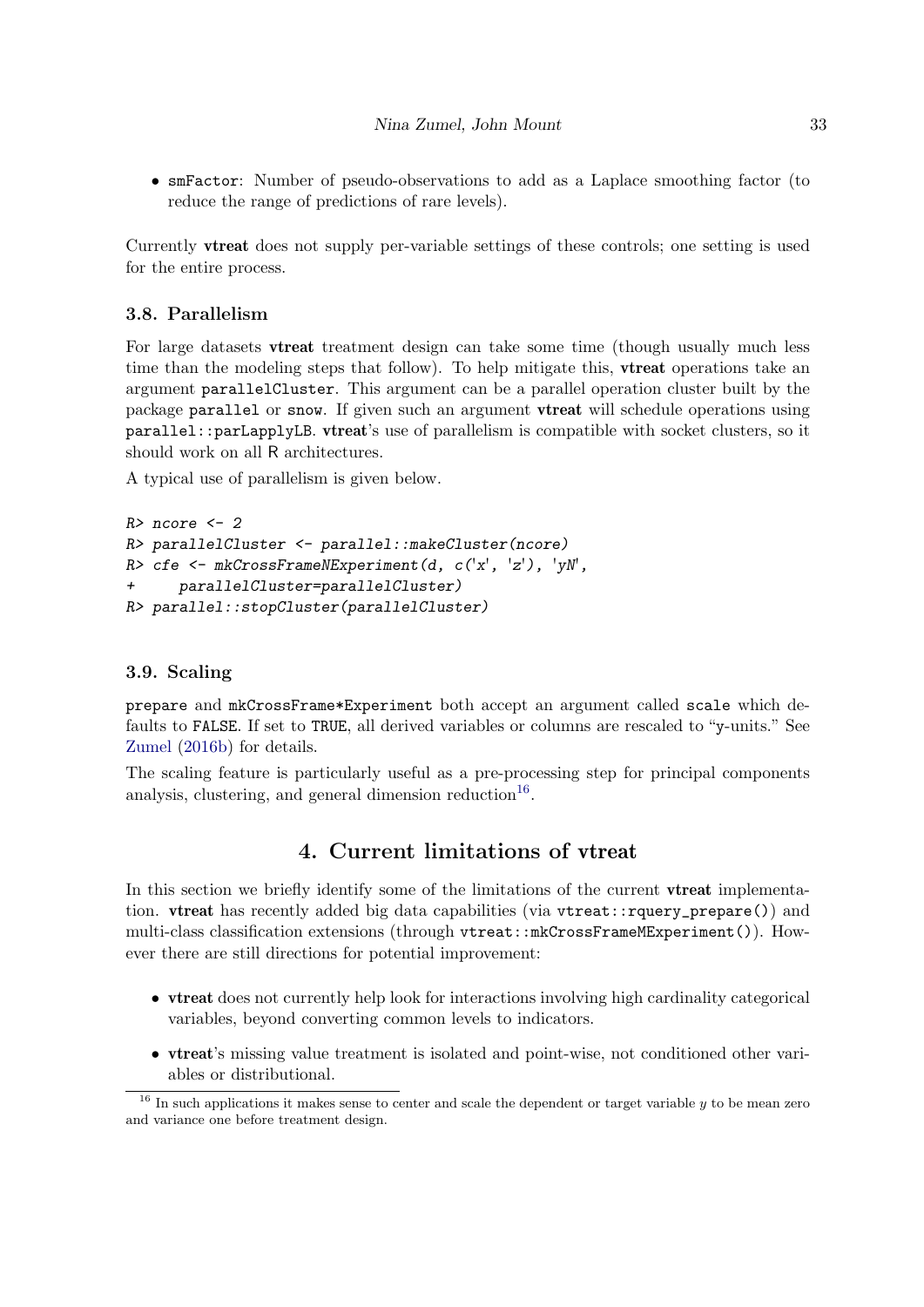# 5. Final remarks

<span id="page-33-8"></span>Data preparation using **vtreat** can improve the performance of predictive models in production. This is a strong argument to add vtreat to the predictive analytics work-flow.

# References

- <span id="page-33-11"></span>Bache SM, Wickham H (2014). magrittr: A Forward-Pipe Operator For R. R package version 1.5, URL <https://CRAN.R-project.org/package=magrittr>.
- <span id="page-33-1"></span>Bischl B, Lang M, Kotthoff L, Schiffner J, Richter J, Studerus E, Casalicchio G, Jones ZM (2016). "mlr: Machine Learning In R." Journal of Machine Learning Research, 17(170), 1–5. URL <http://jmlr.org/papers/v17/15-066.html>.
- <span id="page-33-6"></span>Cody R (2008). Cody's Data Cleaning Techniques Using SAS. SAS.
- <span id="page-33-3"></span>Cohen J, Cohen P (1983). Applied Multiple Regression/Correlation Analysis For The Behavioral Sciences. 2 edition. Lawrence Erlbaum Associates, Inc. ISBN 0-89859-268-2.
- <span id="page-33-4"></span>Dasu T, Johnson T (2003). Exploratory Data Mining and Data Cleaning. John Wiley & Sons.
- <span id="page-33-14"></span>Faraway J (2002). "Practical Regression And ANOVA in R." URL [https://cran.r-project.](https://cran.r-project.org/doc/contrib/Faraway-PRA.pdf) [org/doc/contrib/Faraway-PRA.pdf](https://cran.r-project.org/doc/contrib/Faraway-PRA.pdf).
- <span id="page-33-13"></span>Freedman DA (1983). "A Note On Screening Regression Equations." The American Statisti $cian, 37(2)$ . [doi:10.2307/2685877](http://dx.doi.org/10.2307/2685877).
- <span id="page-33-15"></span>Genuer R, Poggi JM, Tuleau-Malot C (2010). "Variable Selection Using Random Forests." Pattern Recogn. Lett., 31(14), 2225-2236. ISSN 0167-8655. [doi:10.1016/j.patrec.2010.](http://dx.doi.org/10.1016/j.patrec.2010.03.014) [03.014](http://dx.doi.org/10.1016/j.patrec.2010.03.014). URL <http://dx.doi.org/10.1016/j.patrec.2010.03.014>.
- <span id="page-33-10"></span>Hastie T, Tibshirani R, Friedman J (2009). The Elements Of Statistical Learning. 2 edition. Springer-Verlag. URL <http://www-stat.stanford.edu/~tibs/ElemStatLearn/>.
- <span id="page-33-2"></span>Kabacoff R (2015). R In Action: Data Analysis And Graphics With R. 2 edition. Manning Publications Co., Greenwich, CT, USA. ISBN 1617291382, 9781617291388.
- <span id="page-33-5"></span>Kimball R, Caserta J (2004). The Data Warehouse ETL Toolkit. John Wiley & Sons.
- <span id="page-33-0"></span>Kuhn M, et al (2016). caret: Classification And Regression Training. R package version 6.0-71, URL <https://CRAN.R-project.org/package=caret>.
- <span id="page-33-7"></span>McCallum QE (2012). Bad Data. O'Reilly.
- <span id="page-33-9"></span>Micci-Barreca D (2001). "A Preprocessing Scheme For High-cardinality Categorical Attributes In Classification And Prediction Problems." SIGKDD Explor. Newsl., 3(1), 27–32. ISSN 1931-0145. [doi:10.1145/507533.507538](http://dx.doi.org/10.1145/507533.507538). URL [http://doi.acm.org/10.1145/507533.](http://doi.acm.org/10.1145/507533.507538) [507538](http://doi.acm.org/10.1145/507533.507538).
- <span id="page-33-12"></span>Mitchell C, van de Geer S (2008). "General Oracle Inequalities For Model Selection." Electron. J. Statist., 3, 176–204. [doi:10.1214/08-EJS254](http://dx.doi.org/10.1214/08-EJS254).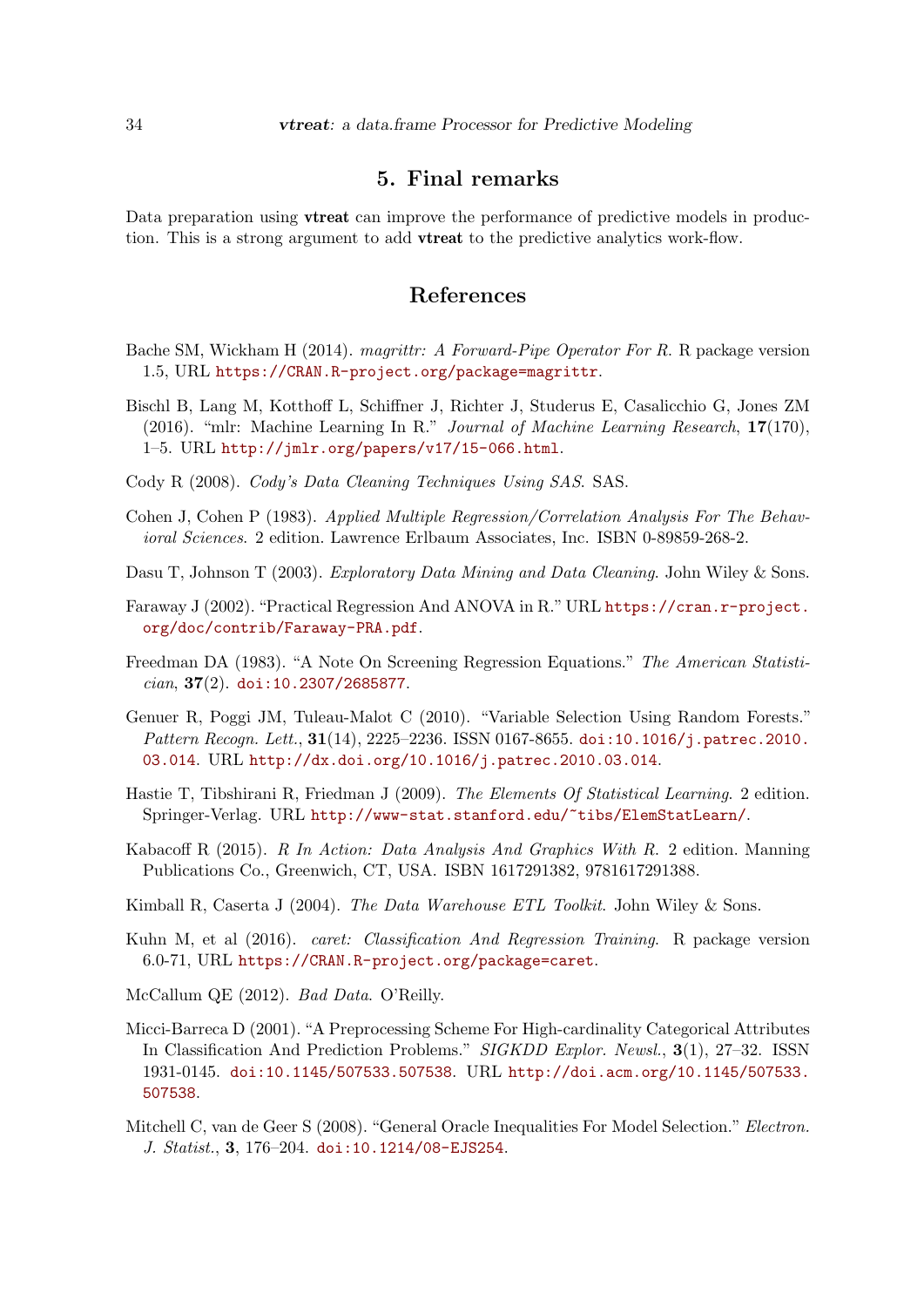- <span id="page-34-16"></span>Mount J (2014). "Bad Bayes: An Example Of Why You Need Hold-out Testing." URL [http://www.win-vector.com/blog/2014/02/](http://www.win-vector.com/blog/2014/02/bad-bayes-an-example-of-why-you-need-hold-out-testing/) [bad-bayes-an-example-of-why-you-need-hold-out-testing/](http://www.win-vector.com/blog/2014/02/bad-bayes-an-example-of-why-you-need-hold-out-testing/).
- <span id="page-34-1"></span>Mount J, Zumel N (2015). vtreat: A Statistically Sound R data.frame Proces $sor/Conditioner$ . R package version 1.4.2, URL [https://CRAN.R-project.org/package=](https://CRAN.R-project.org/package=vtreat) [vtreat](https://CRAN.R-project.org/package=vtreat).
- <span id="page-34-2"></span>Mount J, Zumel N (2019). vtreat: A Statistically Sound Pandas DataFrame Processor/Conditioner. Python package version 0.1, URL [https://github.com/WinVector/](https://github.com/WinVector/pyvtreat) [pyvtreat](https://github.com/WinVector/pyvtreat).
- <span id="page-34-9"></span>Osborne JW (2012). Best Practices In Data Cleaning. SAGE Publications, Inc.
- <span id="page-34-15"></span>Perlich C, Swirszcz G (2010). "On Cross-Validation and Stacking: Building Seemingly Predictive Models On Random Data." SIGKDD Explorations, 12(2), 11–15. [doi:](http://dx.doi.org/10.1145/1964897.1964901) [10.1145/1964897.1964901](http://dx.doi.org/10.1145/1964897.1964901). URL <http://doi.acm.org/10.1145/1964897.1964901>.
- <span id="page-34-5"></span>Polley E, LeDell E, van der Laan M (2016). SuperLearner: Super Learner Prediction. R package version 2.0-19, URL <https://CRAN.R-project.org/package=SuperLearner>.
- <span id="page-34-8"></span>Pyle D (1999). Data Preparation for Data Mining. Morgan Kaufmann.
- <span id="page-34-0"></span>R Core Team (2016). R: A Language And Environment For Statistical Computing. R Foundation for Statistical Computing, Vienna, Austria. URL <https://www.R-project.org/>.
- <span id="page-34-10"></span>Squire M (2015). Clean Data. PACKT.
- <span id="page-34-11"></span>Sweeney RE, Ulveling EF (1972). "A Transformation for Simplifying the Interpretation of Coefficients of Binary Variables in Regression Analysis." The American Statistician, 26(5), 30–32. URL <https://www.jstor.org/stable/2683780>.
- <span id="page-34-14"></span>van der Laan MJ, Polley EC, Hubbard AE (2007). "Super Learner." Technical Report 222, U.C. Berkeley Division of Biostatistics. Working Paper Series, URL [http://biostats.](http://biostats.bepress.com/ucbbiostat/paper222) [bepress.com/ucbbiostat/paper222](http://biostats.bepress.com/ucbbiostat/paper222).
- <span id="page-34-6"></span>van der Loo M, Edwin de Jonge (2013). "An Introduction To Data Cleaning With R." URL <http://www.edii.uclm.es/~useR-2013/Tutorials/Loo.html>.
- <span id="page-34-4"></span>Wickham H, Grolemund G (2017). R For Data Science. O'Reilly.
- <span id="page-34-13"></span>Wright MN (2016). *ranger: A Fast Implementation of Random Forests.* R package version 0.5.0, URL <https://CRAN.R-project.org/package=ranger>.
- <span id="page-34-12"></span>Zumel N (2012). "Modeling Trick: Impact Coding Of Categorical Variables With Many Levels." Win-Vector blog, URL [http://www.win-vector.com/blog/2012/07/](http://www.win-vector.com/blog/2012/07/modeling-trick-impact-coding-of-categorical-variables-with-many-levels/) [modeling-trick-impact-coding-of-categorical-variables-with-many-levels/](http://www.win-vector.com/blog/2012/07/modeling-trick-impact-coding-of-categorical-variables-with-many-levels/).
- <span id="page-34-7"></span>Zumel N (2016a). "Preparing Data For Analysis Using R." Published by Microsoft, URL [http:](http://winvector.github.io/DataPrep/EN-CNTNT-Whitepaper-Data-Prep-Using-R.pdf) [//winvector.github.io/DataPrep/EN-CNTNT-Whitepaper-Data-Prep-Using-R.pdf](http://winvector.github.io/DataPrep/EN-CNTNT-Whitepaper-Data-Prep-Using-R.pdf).
- <span id="page-34-3"></span>Zumel N (2016b). "Principal Components Regression, Pt. 2: Y-Aware Methods." URL [http://www.win-vector.com/blog/2016/05/pcr\\_part2\\_yaware/](http://www.win-vector.com/blog/2016/05/pcr_part2_yaware/).